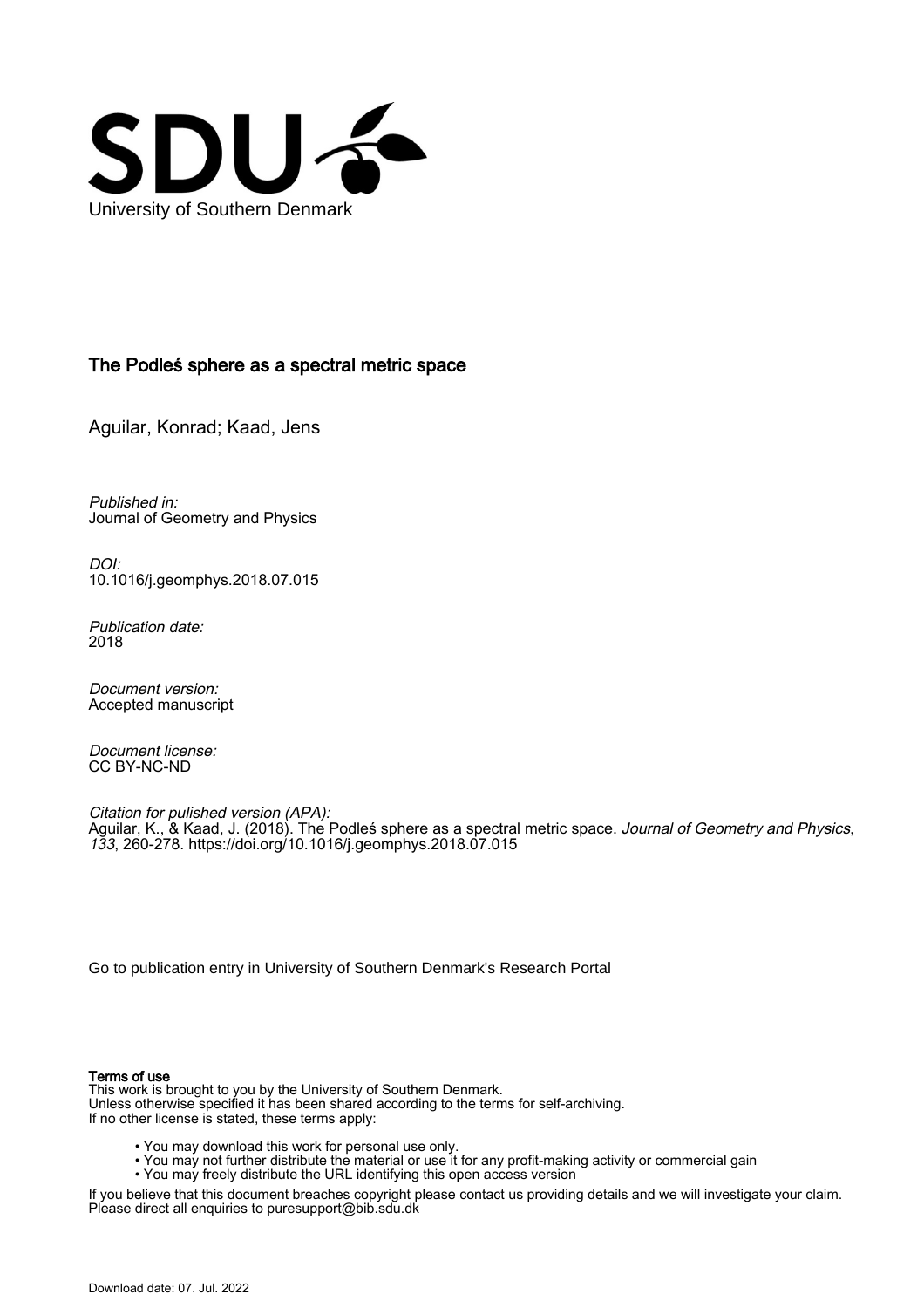# Accepted Manuscript

The Podleś sphere as a spectral metric space

Konrad Aguilar, Jens Kaad



PII: S0393-0440(18)30272-9 DOI: <https://doi.org/10.1016/j.geomphys.2018.07.015><br>Reference: GEOPHY 3273 GEOPHY 3273 To appear in: *Journal of Geometry and Physics* Received date : 25 April 2018

Revised date : 3 July 2018 Accepted date : 13 July 2018

Please cite this article as: K. Aguilar, J. Kaad, The Podles sphere as a spectral metric space, *Journal of Geometry and Physics* (2018), https://doi.org/10.1016/j.geomphys.2018.07.015

This is a PDF file of an unedited manuscript that has been accepted for publication. As a service to our customers we are providing this early version of the manuscript. The manuscript will undergo copyediting, typesetting, and review of the resulting proof before it is published in its final form. Please note that during the production process errors may be discovered which could affect the content, and all legal disclaimers that apply to the journal pertain.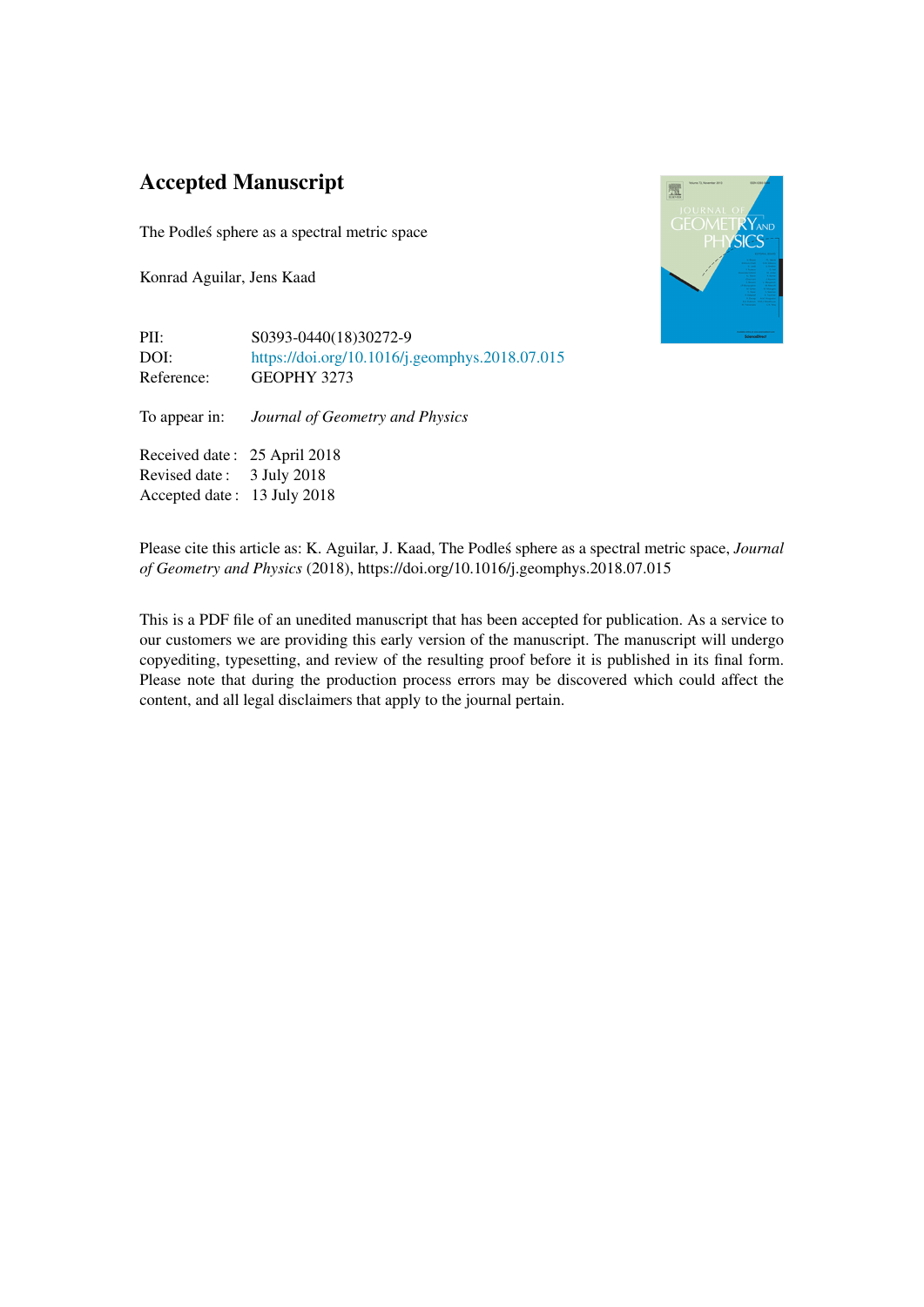KONRAD AGUILAR AND JENS KAAD

ABSTRACT. We study the spectral metric aspects of the standard Podles sphere, which is a homogeneous space for quantum  $SU(2)$ . The point of departure is the real equivariant spectral triple investigated by Da,browski and Sitarz. The Dirac operator of this spectral triple interprets the standard Podles sphere as a 0-dimensional space and is therefore not isospectral to the Dirac operator on the 2-sphere. We show that the seminorm coming from commutators with this Dirac operator provides the Podle´s sphere with the structure of a compact quantum metric space in the sense of Rieffel.

## CONTENTS

| Introduction                                               |                |
|------------------------------------------------------------|----------------|
| Acknowledgements                                           | 2              |
| 2. Preliminaries on spectral metric spaces                 | 3              |
| Derivations and seminorms from unbounded operators<br>2.1. | 3              |
| Spectral metric spaces<br>2.2.                             | $\overline{4}$ |
| The q-deformed spectral triple on the Podle's sphere<br>3. | 5              |
| Matrix units for the standard Podles sphere<br>4.          |                |
| Derivatives of matrix units<br>5.                          | 8              |
| Commmutator relations for indicator functions<br>5.1.      | 10             |
| 5.2. Derivatives of matrix units                           | 10             |
| Totally bounded subspaces of the fibers<br>6.              | 12             |
| The quantum integral<br>7.                                 | 16             |
| The quantum vertical integral<br>7.1.                      | 17             |
| The quantum horizontal integral<br>7.2.                    | 19             |
| 7.3. Proofs of main results                                | 21             |
| The Podles' sphere as a spectral metric space<br>8.        | 21             |
| References                                                 | 22             |

## 1. INTRODUCTION

In the work of Podles<sup>s</sup> a two parameter family of deformations of the 2-sphere is introduced and interpreted as homogeneous spaces for Woronowicz' quantum group versions of the Lie group  $SU(2)$ , [12, 21]. Since these Podles' spheres are deformations of a 2-sphere attention has been given to the interpretation of these objects within the framework of noncommutative differential geometry,  $[6, 5, 10, 19, 13, 8]$ . An important aspect of this investigation is to understand the topology on the state space of the Podles' sphere in question. Following the program of Rieffel on compact

<sup>2010</sup> Mathematics Subject Classification. 58B32,58B34;46L89,46L30.

Key words and phrases. Quantum metric spaces, Lip-Norms, Podles sphere, spectral triples.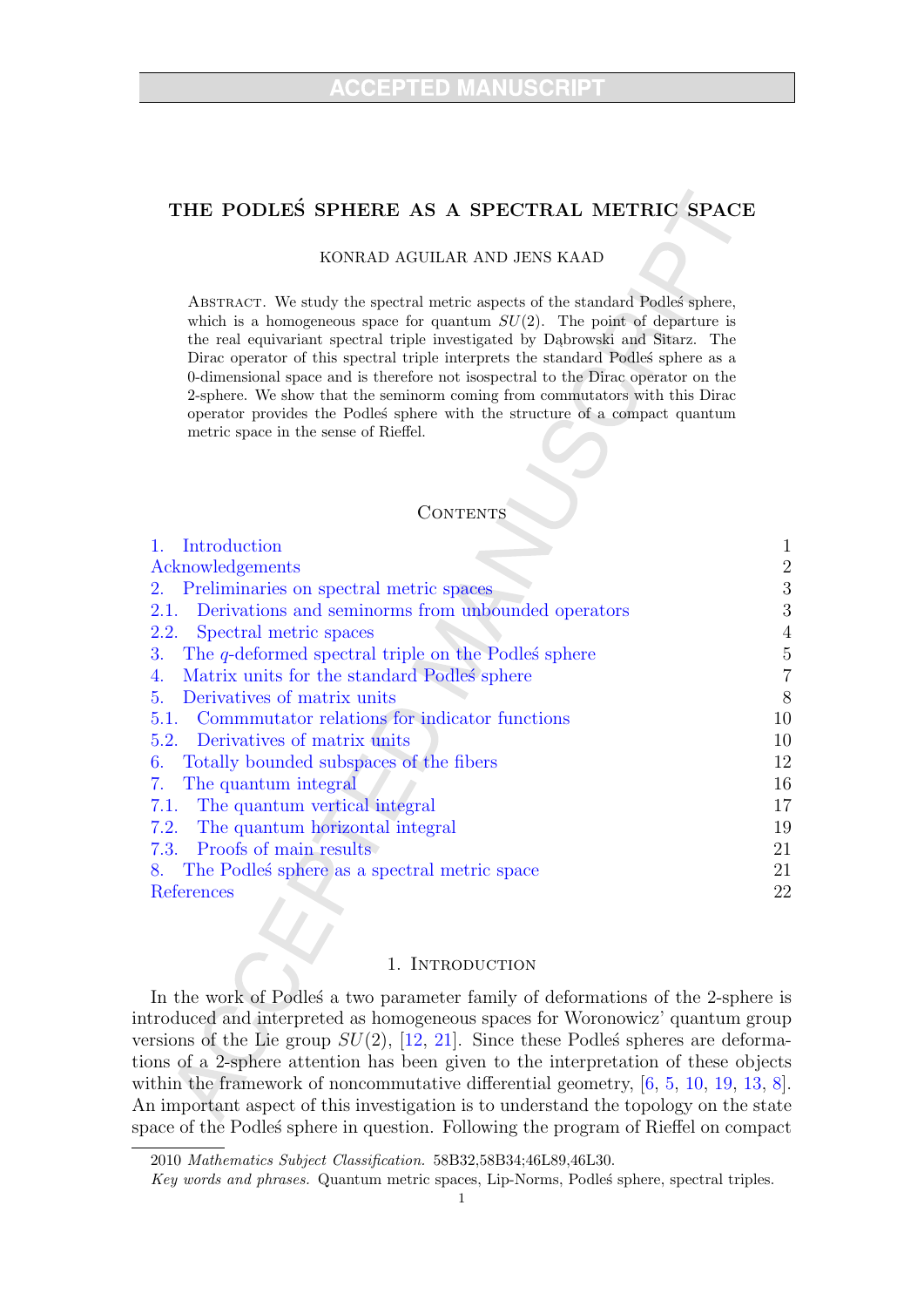## CCFPTFD MANUS

#### 2 KONRAD AGUILAR AND JENS KAAD

quantum metric spaces, candidates for metrics on the state space come from seminorms on Podle's sphere and the question is whether the topology on the state space coming from this kind of metrics agrees with the weak ∗-topology, [14]. Interesting examples of seminorms arise from commutators with an unbounded operator acting on a Hilbert space and this is what constitutes the link between Rieffel's ideas and Connes' program on noncommutative differential geometry, [4, 3]. Indeed, the unbounded operator in question might very well be the unbounded operator of a spectral triple,  $[2, 3]$ , see also  $[1]$  where this kind of compact quantum metric spaces are called spectral metric spaces.

We are in this paper investigating the seminorm coming from a particular spectral triple over the standard Podles' sphere  $S_q^2$ . This spectral triple was analyzed in detail by Dabrowski and Sitarz and it has the property of being real and equivariant with respect to the coaction of quantum  $SU(2)$ , [6]. The unbounded operator appearing in this spectral triple does not have the same spectrum as the Dirac operator on the 2-sphere, indeed the corresponding spectral dimension of the standard Podles' sphere is 0. In some sense this is the correct spectral dimension since the standard Podles sphere (for  $q \in (0, 1)$ ) is isomorphic to the unitization of the compact operators on a separable Hilbert space.

Our main result is that the seminorm  $L$  coming from the Dabrowski-Sitarz spectral triple over the standard Podles' sphere provides a metric on the state space and that this metrizes the weak \*-topology. In other words, we prove that  $(S_q^2, L)$  is a compact quantum metric space in the sense of Rieffel. We emphasize that there are plenty of explicit seminorms on  $S_q^2$  that yields the right topology on the state space, indeed since we are just working with the unitization of the compacts, it suffices to ensure that the elements in the corresponding unit ball are of sufficiently rapid decay. An important point is that our seminorm comes from a particular unbounded operator, which is interesting from the point of view of noncommutative differential geometry.

A natural question to address in the future is whether the standard Podles spheres converge to the 2-sphere in the quantum Gromov-Hausdorff propinquity as introduced by Latrémolière,  $[9]$ . Our work is a necessary first step in this direction. The convergence question for the standard Podles spheres is complementary to Rieffel's work on matrix algebras converging to the 2-sphere, [16, 18]. Indeed, the fuzzy spheres also form a family of Podles spheres but for a different deformation parameter.

We end this introduction by giving a few comments on our methods. The approach that we are following is motivated by the geometry of the classical 2-sphere. The circle action given by rotation of the 2-sphere around the axis from the south pole to the north pole survives under the q-deformation. The corresponding fixed point algebra is a commutative unital  $C^*$ -subalgebra of  $S_q^2$  and it is given by the continuous functions on the subspace  $\{q^{2k} \mid k \in \mathbb{N} \cup \{0\}\} \cup \{0\} \subseteq \mathbb{C}$ , which one may naturally think of as a quantized version of the unit interval [0, 1]. In the classical case, thus when  $q = 1$ , the fiber over each point  $t \in [0, 1]$  is the unit circle except at 0 and 1 where the fiber reduces to a single point. This picture can also be transferred to the q-deformed case, but the fiber over each point is now (due to the discrete nature of the base space) a separable Hilbert space. Interestingly enough, the singularity at  $t = 1$  in the classical case blows up and we also see an infinite dimensional Hilbert space as the fiber over the point  $q^0 = 1$ .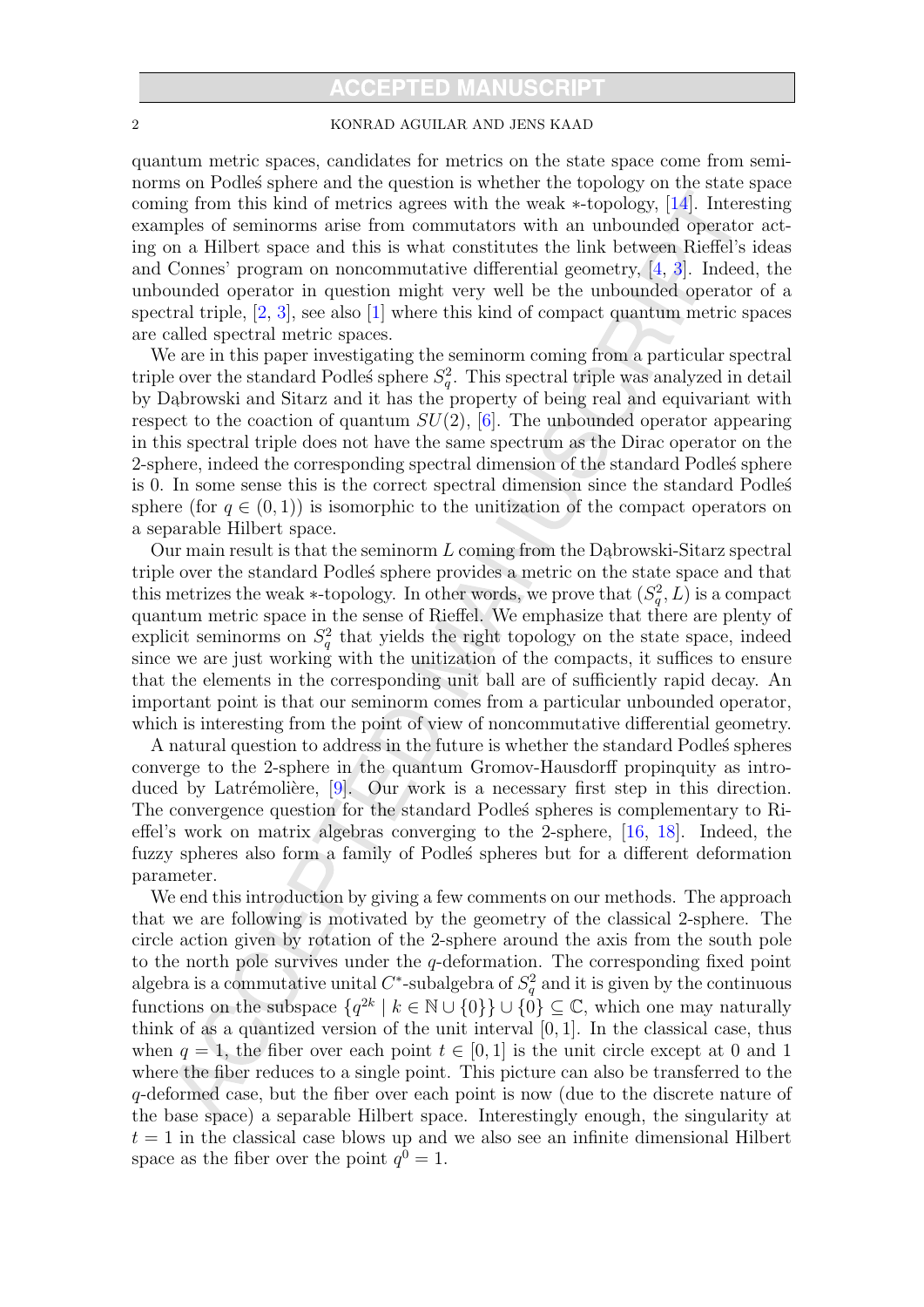## **ACCEPTED MANUSCR**

#### THE PODLES SPHERE AS A SPECTRAL METRIC SPACE 3

Our approach consists of analyzing each of these fibers separately, paying particular attention to the interplay between the Hilbert space norm and the seminorm L. In order to then conclude anything about the behaviour of the whole standard Podles' sphere we prove a version of the fundamental theorem of analysis for the derivation  $d_q = [D_q, \cdot]$  coming from the Dabrowski-Sitarz spectral triple. To explain what we mean by this, we let  $\psi_{\infty} : S_q^2 \to \mathbb{C}$  denote the state which projects onto the subspace generated by the unit. We then construct a bounded operator

$$
\int: X \to S_q^2
$$

(on a suitable operator space  $X$ ) such that

$$
\int d_q(x) = x - \psi_{\infty}(x) \cdot 1_{S_q^2}
$$

for all elements  $x$  in the Lipschitz algebra associated to the Dabrowski-Sitarz spectral triple.

Remark that, as a byproduct of our results, we obtain a metric on each of the quantized unit intervals  $\{q^{2k} \mid k \in \mathbb{N} \cup \{0\}\}, q \in (0, 1)$ , and it would be interesting to compute this metric explicitly.

Acknowledgements. We gratefully acknowledge the Syddansk Universitet Odense, Arizona State University, and the Institute of Mathematics of the Polish Academy of Sciences (IMPAN) for facilitating this collaboration. Both authors were partially sponsored by the Polish Government grant during their visit at IMPAN in January 2018, (3542/H2020/2016/2).

This project was initiated during the Great Plains Operator Theory Symposium (GPOTS) at the Texas Christian University in May 2017.

The second author was partially supported by the DFF-Research Project 2 "Automorphisms and Invariants of Operator Algebras", no. 7014-00145B and by the Villum Foundation (grant 7423).

#### 2. Preliminaries on spectral metric spaces

2.1. Derivations and seminorms from unbounded operators. Throughout this subsection we fix a densely defined unbounded selfadjoint operator D :  $Dom(D) \to H$  acting on a separable Hilbert space H, together with a  $C^*$ -algebra A represented on H via a ∗-homomorphism  $\pi : A \to \mathbb{L}(H)$ . Usually  $\pi$  will be faithful but this is not a requirement in the following. Both the norm on  $A$  and on  $H$  will be denoted by  $\|\cdot\|$ , but the operator norm will be denoted by  $\|\cdot\|_{\infty}$ .

**Definition 2.1.** The *Lipschitz algebra* (associated to  $(\pi, D)$ ) is the ∗-subalgebra  $\text{Lip}_D(A) \subseteq A$  defined by

$$
\text{Lip}_D(A) := \{ x \in A \mid \pi(x) \big( \text{Dom}(D) \big) \subseteq \text{Dom}(D), \ [D, \pi(x)] : \text{Dom}(D) \to H
$$
  
has a bounded extension to  $H \}.$ 

For  $x \in \text{Lip}_D(A)$  we denote the bounded extension of  $[D, \pi(x)] : \text{Dom}(D) \to H$  by  $d(x) \in L(H)$ .

We remark that the assignment  $d$ :  $Lip_D(A) \rightarrow \mathbb{L}(H)$  is a closed derivation, satisfying the relation

$$
d(x^*) = -d(x)^* \qquad x \in \text{Lip}_D(A).
$$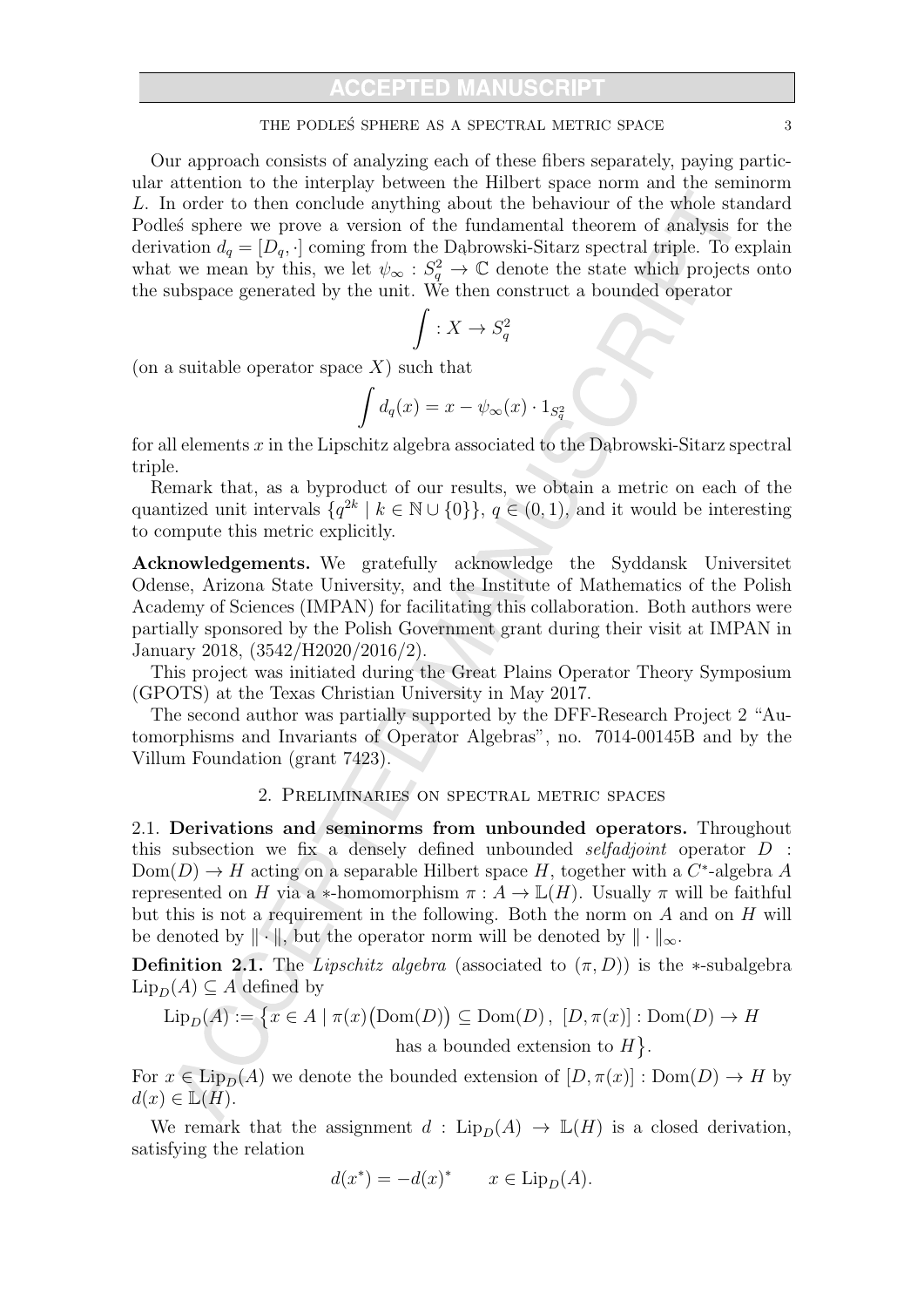**Definition 2.2.** Define  $L_D: A \to [0, \infty]$  by the formula

$$
L_D(x) := \sup_{\xi, \eta \in \text{Dom}(D), \, \|\xi\|, \|\eta\|=1} |\langle \xi, \pi(x^*)D\eta \rangle - \langle \pi(x)D\xi, \eta \rangle|
$$

We record the following fundamental result, which is nonetheless a bit difficult to find anywhere:

**Lemma 2.3.** Let  $x \in A$ . We have that

$$
(L_D(x) < \infty) \Leftrightarrow (x \in \text{Lip}_D(A))
$$

In this case

 $L_D(x) = ||d(x)||_{\infty}.$  (2.1)

.

*Proof.* Suppose that  $x \in \text{Lip}_D(A)$ . Then we have that

$$
L_D(x) = \sup_{\xi, \eta \in \text{Dom}(D), \|\xi\|, \|\eta\|=1} |\langle \xi, \pi(x^*)D\eta \rangle - \langle \pi(x)D\xi, \eta \rangle|
$$
  
= 
$$
\sup_{\xi, \eta \in \text{Dom}(D), \|\xi\|, \|\eta\|=1} |\langle [D, \pi(x)]\xi, \eta \rangle|
$$
  
= 
$$
||d(x)||_{\infty},
$$

proving the implication " $\Leftarrow$ " and the identity in Equation (2.1).

Suppose that  $L_D(x) < \infty$ . For each  $\xi, \eta \in Dom(D)$ , define the complex number

$$
\varphi_{\xi,\eta}(x) := \langle \xi, \pi(x^*) D \eta \rangle - \langle \pi(x) D \xi, \eta \rangle.
$$

Remark that  $|\varphi_{\xi,\eta}(x)| \leq L_D(x) \cdot ||\xi|| \cdot ||\eta||$ . We thus have that

$$
\left| \langle \pi(x)\xi, D\eta \rangle \right| = \left| \varphi_{\xi,\eta}(x) + \langle \pi(x)D\xi, \eta \rangle \right| \le L_D(x) \cdot \|\xi\| \cdot \|\eta\| + \|x\| \cdot \|D\xi\| \cdot \|\eta\|,
$$

for all  $\xi, \eta \in \text{Dom}(D)$ . But this implies that  $\pi(x)\xi \in \text{Dom}(D^*)$  for all  $\xi \in \text{Dom}(D)$ and hence by selfadjointness of D that  $\pi(x)$  (Dom(D))  $\subseteq$  Dom(D). The rest of the proof should now be clear.

The following result is immediate:

**Lemma 2.4.** The assignment  $L_D: A \to [0,\infty]$  is lower semi-continuous and defines a seminorm on  $\text{Lip}_D(A)$ . Moreover,  $L_D$  is  $\ast$ -invariant and Leibniz in the sense that:

$$
L_D(x^*) = L_D(x)
$$
 and  $L_D(xy) \le L_D(x) \cdot ||y|| + ||x|| \cdot L_D(y)$ 

for all  $x, y \in A$ .

2.2. Spectral metric spaces. We recall the main definition in the theory of compact quantum metric spaces:

**Definition 2.5** ([14, 15, 17]). Let A be a unital  $C^*$ -algebra and let  $L : A \rightarrow [0, \infty]$ be a seminorm. We call the pair  $(A, L)$  a *compact quantum metric space* and  $L$  a Lip-norm if the following hold:

- (1) the domain,  $dom(L) := \{a \in A \mid L(a) < \infty\}$  is dense in A,
- (2) L is  $\ast$ -invariant and lower semi-continuous on A,
- (3) the kernel ker $L := \{a \in A \mid L(a) = 0\} = \mathbb{C}1_A$ , where  $1_A$  is the unit of A,
- (4) the Monge-Kantorovich metric defined on the state space of A by

$$
mk_L(\mu, \nu) := \sup\{|\mu(a) - \nu(a)| \mid a \in A, L(a) \le 1\} \quad \text{for all } \mu, \nu \in S(A)
$$

metrizes the weak ∗-topology.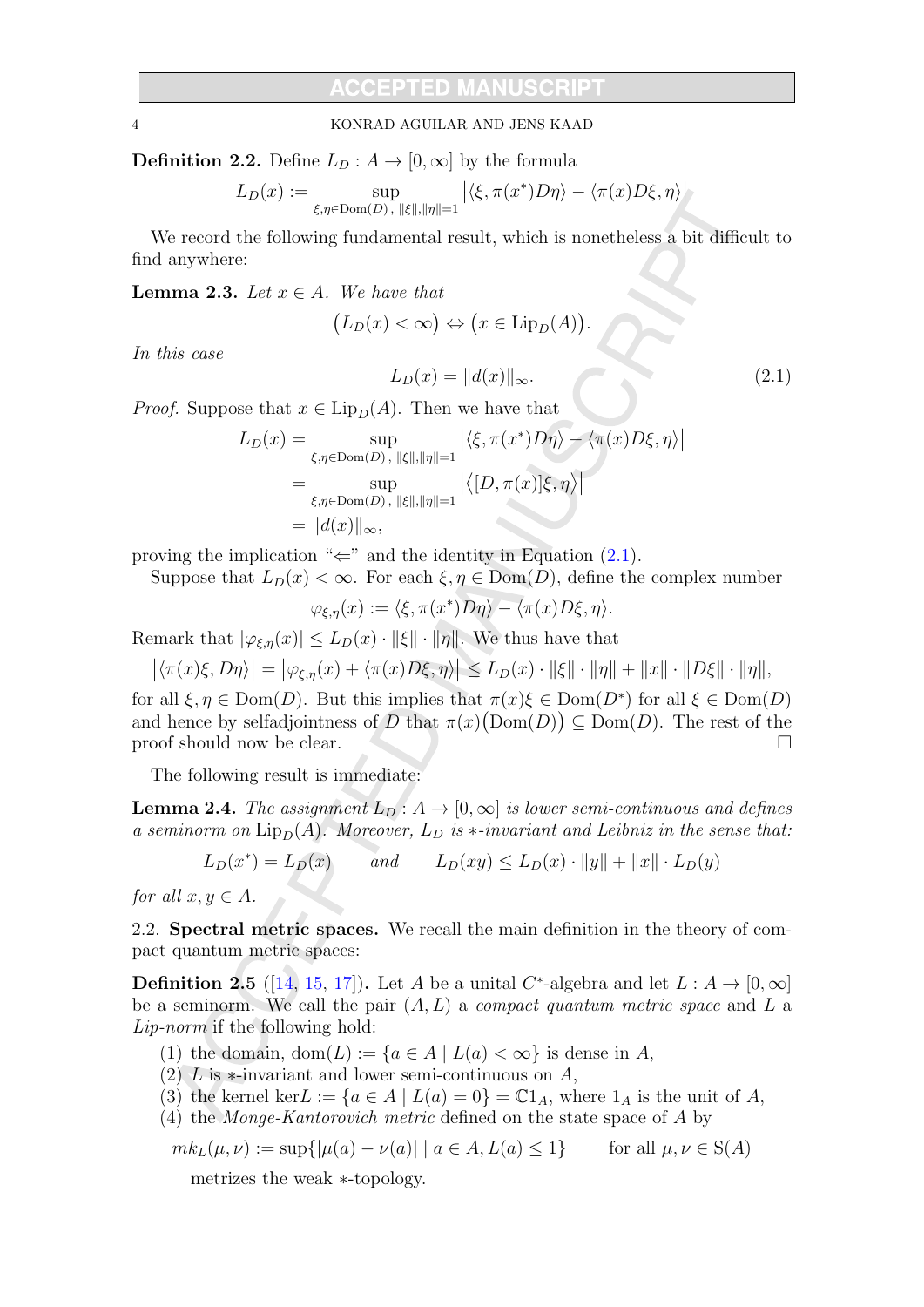If furthermore L is a Leibniz seminorm, i.e. for any  $a, b \in A$ , we have

$$
L(ab) \le L(a) \cdot ||b|| + ||a|| \cdot L(b),
$$

then we call  $(A, L)$  a Leibniz compact quantum metric space and L a Leibniz Lipnorm.

The usual way of proving that a pair  $(A, L)$  consisting of a unital  $C^*$ -algebra and a seminorm is a compact quantum metric space is by applying the following theorem due to Rieffel:

**Theorem 2.6** ([14, Theorem 1.8 and Theorem 1.9], [11, Proposition 1.3]). Let A be a unital  $C^*$ -algebra and let  $L : A \to [0, \infty]$  be a lower semi-continuous  $*$ -invariant seminorm.

If dom(L) is dense in A, and ker $L = \mathbb{C}1_A$ , then the following conditions are equivalent:

- (1) the pair  $(A, L)$  is a compact quantum metric space;
- (2) there exists a state  $\mu \in S(A)$  such that the set:

 ${a \in dom(L) \mid L(a) \leq 1 \text{ and } \mu(a) = 0}$ 

is totally bounded for the  $C^*$ -norm on A.

Building on Connes' initial work on metrics on state spaces coming from spectral triples [2, 3], Bellissard, Marcolli, and Reihani formalized the notion of a compact spectral metric space in [1]. We recall their definition here in a version adapted to the context of the present paper.

**Definition 2.7** ([1, Definition 1]). Let  $(A, H, D)$  be a spectral triple for a unital  $C^*$ algebra A and assume that the representation  $\pi : A \to \mathbb{L}(H)$  is unital and faithful. If  $(A, L<sub>D</sub>)$  is a compact quantum metric space we call it a *compact spectral metric* space.

Remark that when the seminorm  $L_D: A \to [0,\infty]$  comes from a unital spectral triple (as in the above definition) it is automatic that  $L_D$  is  $\ast$ -invariant, Leibniz and lower-semicontinuous, see Subsection 2.1. It can also easily be seen that  $\mathbb{C} \cdot 1_A \subseteq$  $\ker L_D$ . Thus, in order for  $(A, L_D)$  to be a compact spectral metric space all that remains to check is the condition  $\mathbb{C} \cdot 1_A \supseteq \text{ker} L_D$  and (2) of Theorem 2.6.

## 3. THE  $q$ -DEFORMED SPECTRAL TRIPLE ON THE PODLES SPHERE

In this section we introduce the Dabrowski-Sitarz spectral triple on the standard Podles' sphere. We are following the conventions for quantum  $SU(2)$  and the standard Podleś sphere applied by Dąbrowski-Sitarz in [6]. However, our approach follows the approach taken by Neshveyev and Tuset where the relationship between the Dirac operator and the quantized universal enveloping algebra is clarified, [10].

We fix  $q \in (0,1)$ . We let  $SU_q(2)$  denote the universal unital  $C^*$ -algebra with two generators a and b, subject to the relations:

$$
ba = qab \qquad b^*a = qab^* \qquad bb^* = b^*b
$$

$$
a^*a + q^2bb^* = 1 = aa^* + bb^*.
$$

The unital  $\ast$ -subalgebra generated by  $a, b \in SU_q(2)$  is denoted by  $\mathcal{O}(SU_q(2))$ .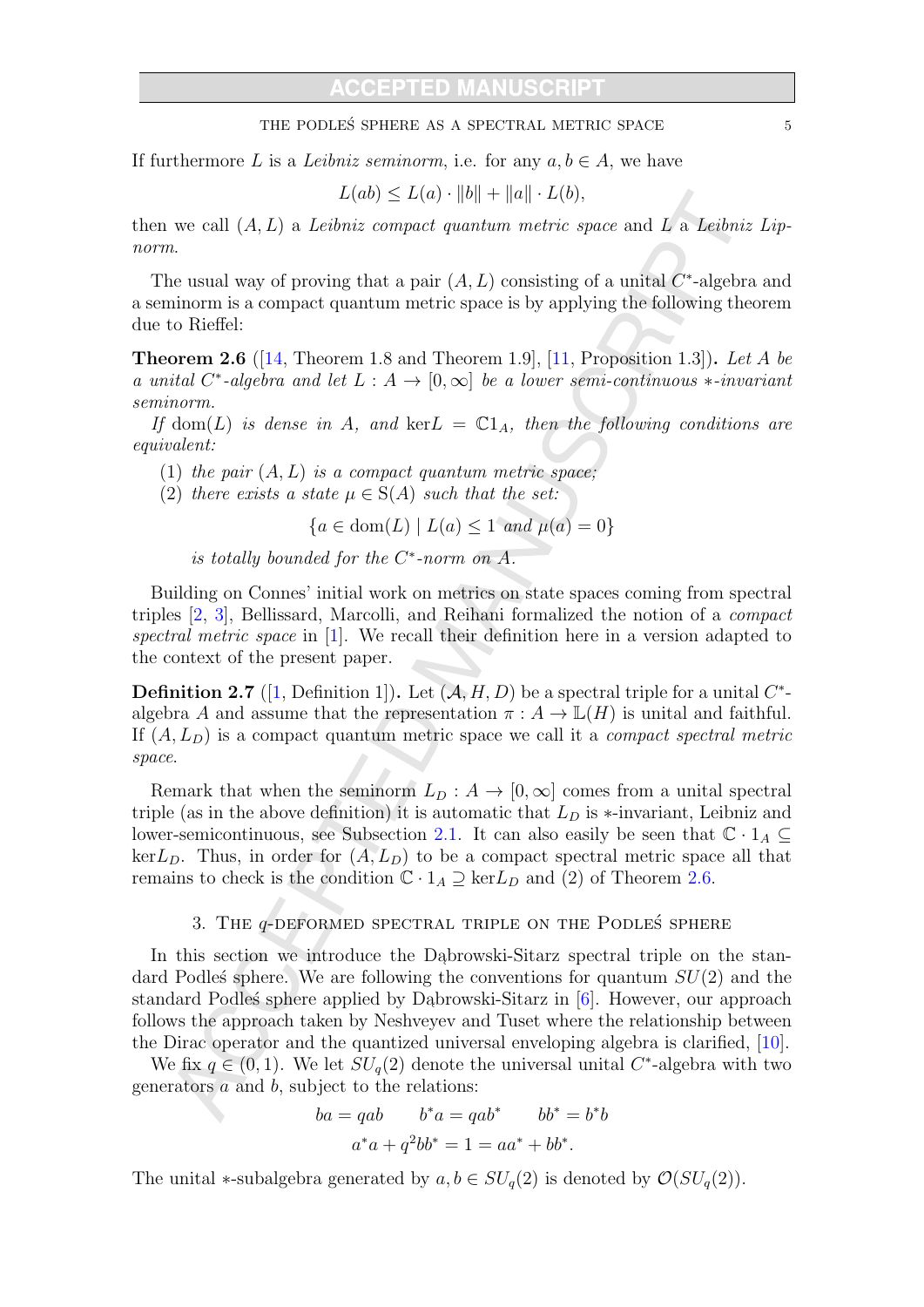We let  $\partial_k : \mathcal{O}(SU_q(2)) \to \mathcal{O}(SU_q(2))$  denote the automorphism defined by

$$
\begin{aligned}\n\partial_k(a) &= q^{1/2}a & \partial_k(b) &= q^{1/2}b \\
\partial_k(a^*) &= q^{-1/2}a^* & \partial_k(b^*) &= q^{-1/2}b^*.\n\end{aligned}
$$

The inverse automorphism is denoted by  $\partial_{k^{-1}} : \mathcal{O}(SU_q(2)) \to \mathcal{O}(SU_q(2)).$ 

Moreover, we have the linear maps

$$
\partial_e
$$
,  $\partial_f : \mathcal{O}(SU_q(2)) \to \mathcal{O}(SU_q(2))$ 

defined by

$$
\begin{aligned}\n\partial_e(a) &= -b^* & \partial_e(b) &= q^{-1} \cdot a^* & \partial_e(a^*) &= 0 = \partial_e(b^*) \\
\partial_f(a^*) &= qb & \partial_f(b^*) &= -a & \partial_f(a) &= 0 = \partial_f(b) = 0\n\end{aligned}
$$

and the relations:

$$
\partial_e(x \cdot y) = \partial_e(x) \cdot \partial_k(y) + \partial_{k-1}(x) \cdot \partial_e(y)
$$
  

$$
\partial_f(x \cdot y) = \partial_f(x) \cdot \partial_k(y) + \partial_{k-1}(x) \cdot \partial_f(y),
$$

for all  $x, y \in \mathcal{O}(SU_q(2)).$ 

We let  $\mathcal{O}(S_q^2)$  denote the unital \*-subalgebra of  $SU_q(2)$  generated by the elements

$$
A := b^*b \qquad \text{and} \qquad B := ab^* \in SU_q(2)
$$

We record the relations:

$$
AB = q^2BA
$$
  $A = A^*$   
\n $BB^* = q^{-2}A(1 - A)$   $B^*B = A(1 - q^2A)$ .

The standard Podles' quantum sphere is the unital  $C^*$ -algebra  $S_q^2$  obtained as the norm-closure of  $\mathcal{O}(S_q^2)$  inside  $SU_q(2)$ .

For each  $n \in \mathbb{Z}$ , we let  $X_n$  denote the C<sup>\*</sup>-correspondence from  $S_q^2$  to  $S_q^2$  defined as the norm-closure of

$$
\mathcal{A}_n := \left\{ x \in \mathcal{O}(SU_q(2)) \mid \partial_k(x) = q^{n/2} x \right\}
$$

inside  $SU_q(2)$ , the inner product being given by  $\langle x, x \rangle := x^*x$  for all  $x \in A_n$ . We remark that  $\mathcal{A}_0 = \mathcal{O}(S_q^2)$ .

The derivations  $\partial_1 := q^{1/2} \partial_e : \mathcal{O}(S_q^2) \to X_{-2}$  and  $\partial_2 := q^{-1/2} \partial_f : \mathcal{O}(S_q^2) \to X_2$  are then given on generators by

$$
\begin{aligned}\n\partial_1(A) &= b^* a^* & \partial_1(B) &= -(b^*)^2 & \partial_1(B^*) &= q^{-1}(a^*)^2 \\
\partial_2(A) &= -ab & \partial_2(B) &= -q^{-1}a^2 & \partial_2(B^*) &= b^2.\n\end{aligned}\n\tag{3.1}
$$

We remark that these two derivations  $\partial_1$  and  $\partial_2$  are closable and related by the formula

$$
\partial_1(x)^* = -\partial_2(x^*) \qquad x \in \mathcal{O}(S_q^2).
$$

We let  $h: SU_q(2) \to \mathbb{C}$  denote the Haar state and define the Hilbert spaces  $H_h$  as the completion of  $SU_q(2)$  with respect to the inner product

$$
\langle x, y \rangle := h(x^*y) \qquad x, y \in SU_q(2).
$$

We let  $H_+$  and  $H_-\subseteq H_h$  denote the Hilbert spaces obtained as the closures of  $\mathcal{A}_1$  and  $\mathcal{A}_{-1}$ , respectively. For details on the Haar state (and quantum  $SU(2)$  in general) see [7].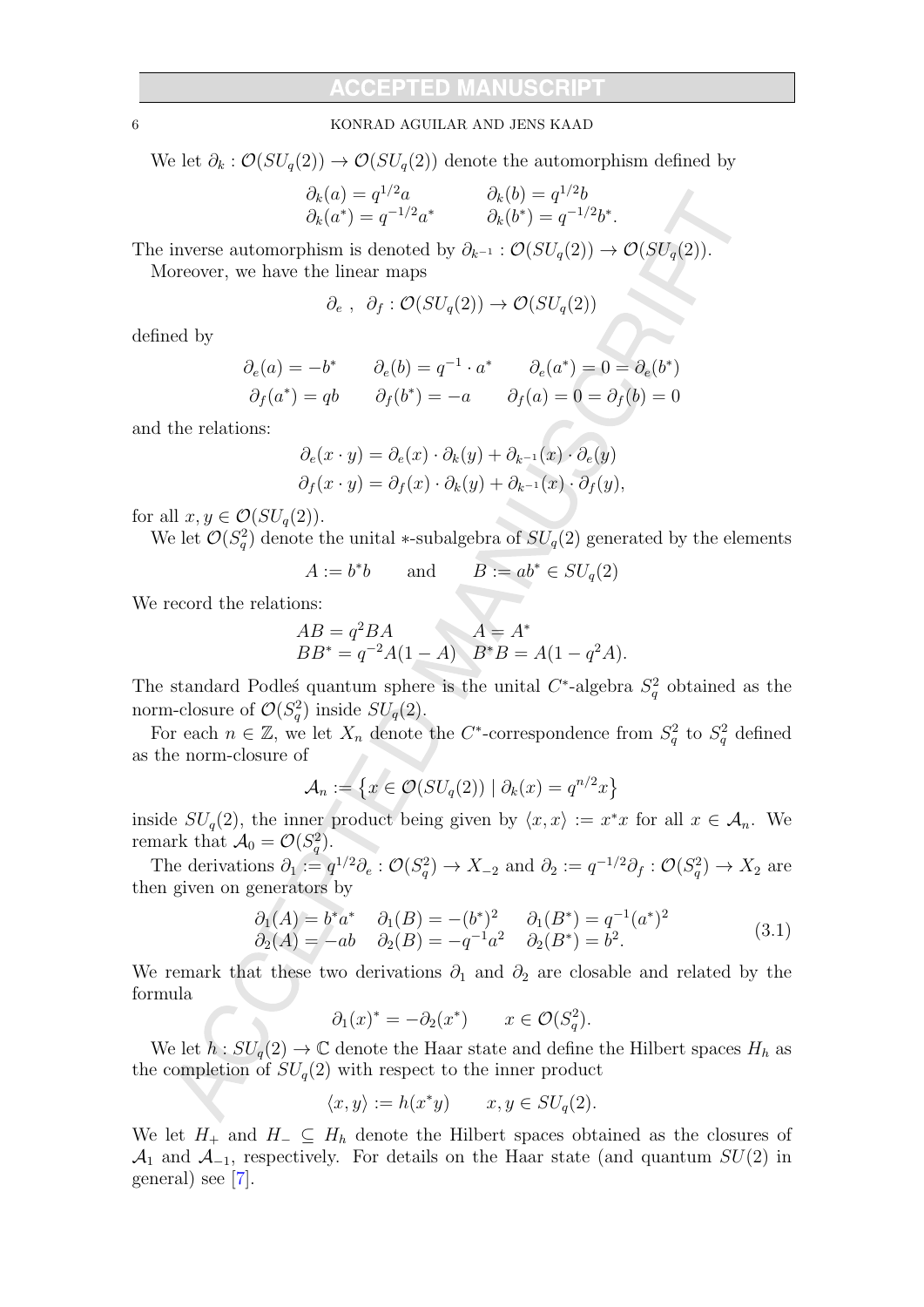We define the symmetric unbounded operator

$$
\mathscr{D}_q:=\left(\begin{array}{cc} 0 & \partial_f \\ \partial_e & 0 \end{array}\right):\mathcal{A}_1\oplus \mathcal{A}_{-1}\to H_+\oplus H_-,
$$

and we let  $D_q : \text{Dom}(D_q) \to H_+ \oplus H_-$  denote the closure of  $\mathscr{D}_q$ . The left action of  $\mathcal{O}(S_q^2) = \mathcal{A}_0$  on  $\mathcal{A}_1 \oplus \mathcal{A}_{-1}$  induced by the multiplication in  $\mathcal{O}(SU_q(2))$  then yields a faithful representation

$$
\pi = \left(\begin{array}{cc} \pi_+ & 0 \\ 0 & \pi_- \end{array}\right) : S_q^2 \to H_+ \oplus H_-.
$$

The following result is from  $\left[6\right]$  (in fact in  $\left[6\right]$  also the uniqueness, reality and equivariance are addressed):

**Theorem 3.1** (Dabrowski-Sitarz). The triple  $(\mathcal{O}(S_q^2), H_+ \oplus H_-, D_q)$  is an even spectral triple.

We let  $\text{Lip}_{D_q}(S_q^2) \subseteq S_q^2$  denote the Lipschitz algebra associated to the Dirac operator  $D_q: \text{Dom}(D_q) \to H_+ \oplus H_-$  and record the formula

$$
d_q(x) = \begin{pmatrix} 0 & \partial_2(x) \\ \partial_1(x) & 0 \end{pmatrix} \qquad x \in \mathcal{O}(S_q^2)
$$

for the associated derivation. In particular we obtain extensions of  $\partial_1$  and  $\partial_2$  to the Lipschitz algebra Lip<sub>Dq</sub>( $S_q^2$ ). These two extensions are again denoted by  $\partial_1$  and  $\partial_2$ :

$$
\partial_1: \mathrm{Lip}_{D_q}(S_q^2) \to \mathbb{L}(H_+, H_-) \qquad \partial_2: \mathrm{Lip}_{D_q}(S_q^2) \to \mathbb{L}(H_-, H_+).
$$

We do not know whether the images of  $\partial_1$  and  $\partial_2$  are contained in the C<sup>\*</sup>-algebra  $SU_q(2)$  even though this holds for their restrictions to the coordinate algebra  $\mathcal{O}(S_q^2)$ .

### 4. MATRIX UNITS FOR THE STANDARD PODLES SPHERE

We fix  $q \in (0,1)$ . In this section we discuss the well-known result that the unital  $C^*$ -algebra  $S_q^2$  is isomorphic to the unitization of the compact operators on a separable Hilbert space, see [12, Proposition 4]:

**Proposition 4.1** (Podleś). The standard Podles' sphere  $S_q^2$  is  $\ast$ -isomorphic to the unitization of the compact operators on the separable Hilbert space  $\ell^2(\mathbb{N} \cup \{0\})$  via the unital representation

$$
\pi: S_q^2 \to \mathbb{L}(\ell^2(\mathbb{N} \cup \{0\})) \qquad \pi(A)(e_k) := q^{2k}e_k, \ \pi(B)(e_k) = q^k \sqrt{1 - q^{2(k+1)}}e_{k+1},
$$

where  $\{e_k\}_{k=0}^{\infty}$  denotes the standard orthonormal basis for  $\ell^2(\mathbb{N}\cup\{0\})$ .

For later use, we record that

$$
\pi(B^*)(e_k) = q^{k-1}\sqrt{1-q^{2k}}e_{k-1} \qquad k > 0, \ \pi(B^*)(e_0) = 0.
$$

We notice that the spectrum of the positive element  $A \in S_q^2$  is given by

$$
Sp(A) = \{0\} \cup \{q^{2k} \mid k \in \mathbb{N} \cup \{0\}\}.
$$

For  $k \in \mathbb{N} \cup \{0\}$ , we let  $\chi_{\{q^{2k}\}}: Sp(A) \to \{0,1\}$  denote the indicator function for the subset  $\{q^{2k}\}\subseteq \text{Sp}(A)$ . Remark that  $\chi_{\{q^{2k}\}}$  is in fact continuous.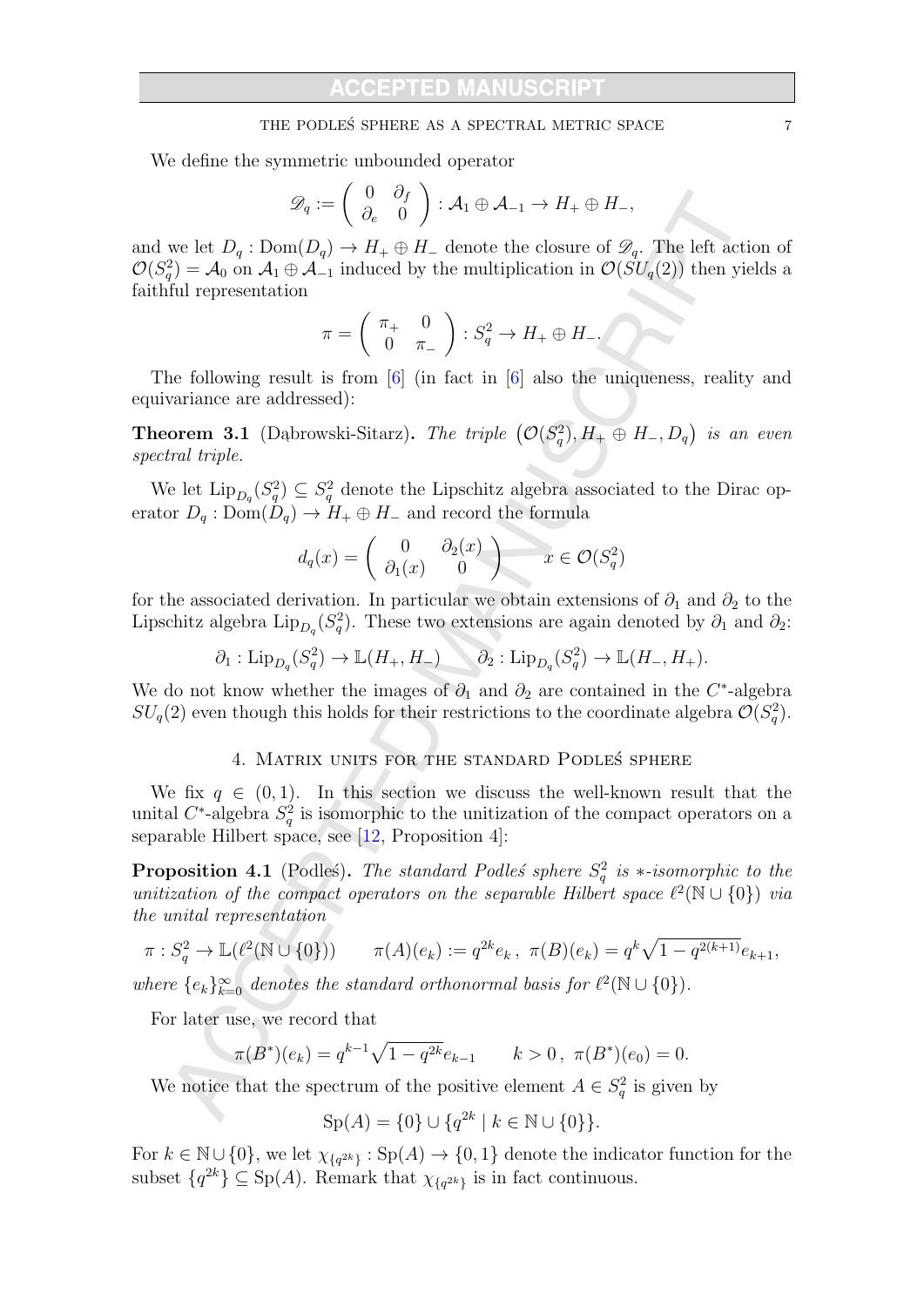We apply the concrete representation from Proposition 4.1 to find explicit matrix units  $f_{n,k} \in S_q^2$ ,  $n, k \in \mathbb{N} \cup \{0\}$ . These matrix units will play an important role in the following sections.

For each  $n, k \in \mathbb{N} \cup \{0\}$ , we define the constants

$$
C_{n,k} := \begin{cases} \prod_{j=n}^{k-1} q^{2j} (1 - q^{2(j+1)}) & \text{for } 0 \le n < k \\ 1 & \text{for } n = k \\ \prod_{j=k}^{n-1} q^{2j} (1 - q^{2(j+1)}) & \text{for } n > k \end{cases}
$$
(4.1)

and then the elements

$$
f_{n,k} := \begin{cases} \frac{1}{\sqrt{C_{n,k}}} B^{n-k} \cdot \chi_{\{q^{2k}\}}(A) & \text{for} \qquad n \ge k\\ \frac{1}{\sqrt{C_{n,k}}} (B^*)^{k-n} \cdot \chi_{\{q^{2k}\}}(A) & \text{for} \quad n \in \{0,1,\ldots,k-1\} \end{cases}
$$
(4.2)

in  $S_q^2$ . These elements are the matrix units for the standard Podles' sphere:

Lemma 4.2. We have the relations

$$
f_{n,k}^* = f_{k,n} \qquad f_{n,k} \cdot f_{m,l} = \begin{cases} f_{n,l} & \text{for } k = m \\ 0 & \text{for } k \neq m \end{cases}
$$

for all  $n, k, m, l \in \mathbb{N} \cup \{0\}$ .

*Proof.* Let  $n, k \in \mathbb{N} \cup \{0\}$ . By Proposition 4.1 it suffices to show that

$$
\pi(f_{n,k})(e_l) = \begin{cases} e_n & \text{for } k = l \\ 0 & \text{for } k \neq l \end{cases}.
$$

The case where  $k \neq l$  is immediate. For  $k = l$  and  $n > k$ , we compute that

$$
\pi(f_{n,k})(e_k) = \frac{1}{\sqrt{C_{n,k}}}\pi(B^{n-k})(e_k) = \frac{1}{\sqrt{C_{n,k}}}\cdot \prod_{j=k}^{n-1} q^j \sqrt{1 - q^{2(j+1)}} \cdot e_n = e_n.
$$

Similarly, for  $k = l$  and  $n < k$ , we compute that

$$
\pi(f_{n,k})(e_k) = \frac{1}{\sqrt{C_{n,k}}}\pi(B^*)^{k-n}(e_k) = \frac{1}{\sqrt{C_{n,k}}} \cdot \prod_{j=n}^{k-1} q^j \sqrt{1 - q^{2(j+1)}} \cdot e_n = e_n.
$$

The case where  $k = l$  and  $n = k$  is also immediate and the lemma is proved.  $\square$ 

## 5. Derivatives of matrix units

We are interested in computing the value of the derivation

$$
\partial_1: \mathrm{Lip}_{D_q}(S^2_q) \to \mathbb{L}(H_+, H_-)
$$

when applied to the matrix units  $f_{n,k} \in S_q^2$ ,  $n, k \in \mathbb{N} \cup \{0\}$ . We start out softly by showing that the projections  $\chi_{\{q^{2k}\}}(A), k \in \mathbb{N} \cup \{0\}$ , lie in the Lipschitz algebra  $\text{Lip}_{D_q}(S_q^2)$  and we compute the value of the derivation  $\partial_1$  on these particular elements.

We record the commutation relations:

$$
b^*B = qBb^* \qquad a^*B^* = qB^*a^*
$$
  

$$
a^*A = q^2Aa^* \qquad b^*A = Ab^*,
$$
 (5.1)

which follow directly from the defining relations for  $SU_q(2)$ .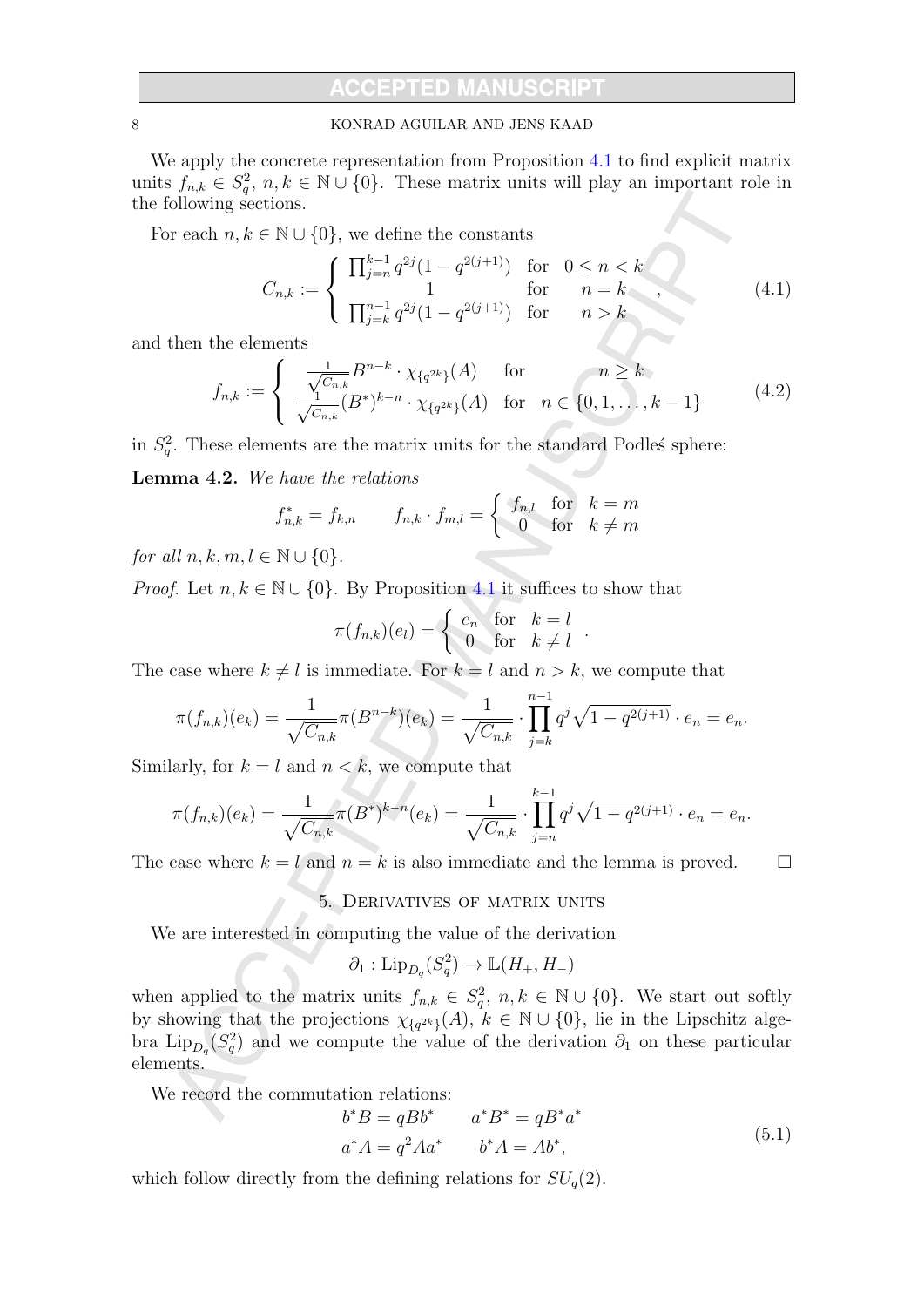**Lemma 5.1.** It holds for each  $n \in \mathbb{N} \cup \{0\}$  that

$$
\partial_1(A^n) = \frac{1 - q^{2n}}{1 - q^2} A^{n-1} b^* a^* \qquad \partial_1(B^n) = -\frac{1 - q^{2n}}{1 - q^2} B^{n-1} (b^*)^2
$$

$$
\partial_1((B^*)^n) = q^{-1} \frac{1 - q^{2n}}{1 - q^2} (B^*)^{n-1} (a^*)^2.
$$

Proof. This follows from the Leibniz rule for

$$
\partial_1: \mathrm{Lip}_{D_q}(S_q^2) \to \mathbb{L}(H_+, H_-),
$$

the relations in Equation (5.1) and the fact that  $\partial_1(A) = b^* a^*, \partial_1(B) = -(b^*)^2$  and  $\partial_1(B^*) = q^{-1}(a^*)^2$  (see Equation (3.1)).

Lemma 5.2. Let  $k \in \mathbb{N} \cup \{0\}$ . Then

$$
\chi_{\{q^{2k}\}}(A) = \lim_{n \to \infty} \left( \frac{1}{q^{2kn}} A^n - \sum_{j=1}^k \frac{1}{q^{2jn}} \chi_{\{q^{2(k-j)}\}}(A) \right),
$$

where the convergence takes place in the norm on  $S_q^2$ .

*Proof.* This is true since  $\text{Sp}(A) = \{0\} \cup \{q^{2k} \mid k \in \mathbb{N} \cup \{0\}\}.$ 

We now present our formula for the derivatives of indicator functions associated to the isolated points in the spectrum of A:

**Lemma 5.3.** Let  $k \in \mathbb{N} \cup \{0\}$ . It holds that  $\chi_{\{q^{2k}\}}(A) \in \text{Lip}_{D_q}(S_q^2)$  and the derivative is given by

$$
\partial_1(\chi_{\{q^{2k}\}}(A)) = \frac{1}{q^{2k}(1-q^2)} \chi_{\{q^{2k}\}}(A) \cdot b^* a^*
$$

$$
-\frac{1}{q^{2(k-1)}(1-q^2)} \chi_{\{q^{2(k-1)}\}}(A) \cdot b^* a^*.
$$

*Proof.* The proof runs by strong induction on  $k \in \mathbb{N} \cup \{0\}$ .

For each  $n \in \mathbb{N}$ :

$$
\partial_1(A^n) = \frac{1 - q^{2n}}{1 - q^2} A^{n-1} b^* a^*,
$$

which converges to  $\frac{1}{1-q^2} \cdot \chi_{\{1\}}(A) \cdot b^* a^*$  by Lemma 5.2. By taking adjoints and using the relation  $\partial_2(A^n) = -\partial_1(A^n)^*$  we also obtain that  $\partial_2(A^n)$  converges to  $-\frac{1}{1-}$  $\frac{1}{1-q^2} \cdot ab \cdot \chi_{\{1\}}(A)$ . Using that the derivation  $d_q: \mathrm{Lip}_{D_q}(S_q^2) \to \mathbb{L}(H_+ \oplus H_-)$  is closed, this proves the statement for  $k = 0$ .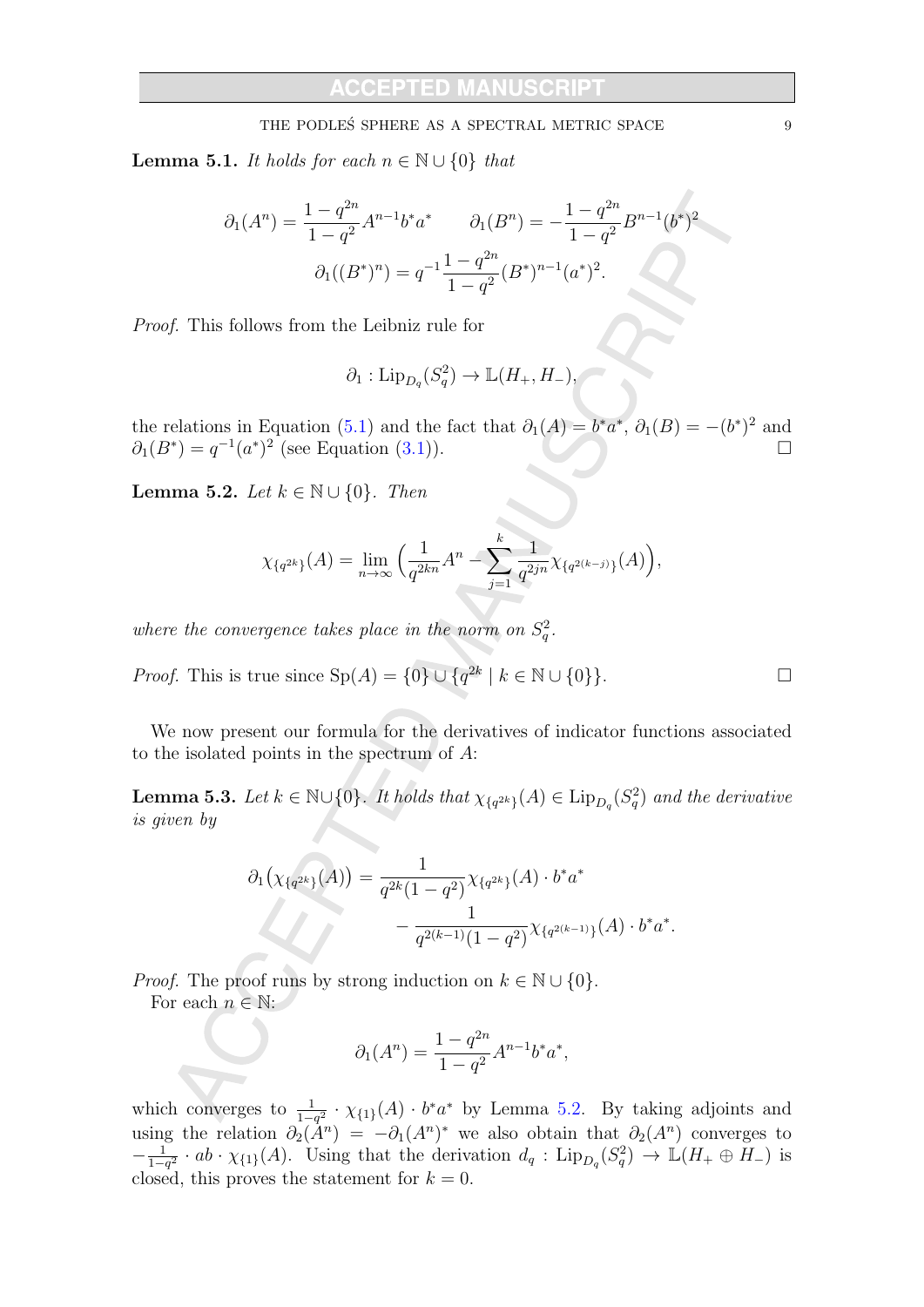Now, let  $k \in \mathbb{N}$  and suppose that our statement is true for all  $j \in \{0, 1, \ldots, k-1\}$ . For each  $n \geq 2$  we then compute that

$$
\partial_1 \left( \frac{1}{q^{2kn}} A^n - \sum_{j=1}^k \frac{1}{q^{2jn}} \chi_{\{q^{2(k-j)}\}}(A) \right)
$$
\n
$$
= \frac{1}{q^{2kn}} \cdot \frac{1 - q^{2n}}{1 - q^2} A^{n-1} \cdot b^* a^* - \sum_{j=1}^k \frac{1}{q^{2jn}} \frac{1}{q^{2(k-j)}(1 - q^2)} \chi_{\{q^{2(k-j)}\}}(A) \cdot b^* a^*
$$
\n
$$
- \sum_{j=1}^k \frac{1}{q^{2(k-j-1)}(1 - q^2)} \chi_{\{q^{2(k-j-1)}\}}(A) \cdot b^* a^*
$$
\n
$$
= \frac{1}{q^{2k}(1 - q^2)} \left( \frac{1}{q^{2k(n-1)}} A^{n-1} - \sum_{j=1}^k \frac{1}{q^{2j(n-1)}} \chi_{\{q^{2(k-j)}\}}(A) \right) \cdot b^* a^*
$$
\n
$$
- \frac{1}{q^{2(k-1)}(1 - q^2)} \left( \frac{1}{q^{2(k-1)(n-1)}} A^{n-1} - \sum_{j=1}^{k-1} \frac{1}{q^{2j(n-1)}} \chi_{\{q^{2(k-j-1)}\}}(A) \right) \cdot b^* a^*,
$$

which, again by Lemma 5.2, converges to

$$
\frac{1}{q^{2k}(1-q^2)}\chi_{\{q^{2k}\}}(A)\cdot b^*a^* - \frac{1}{q^{2(k-1)}(1-q^2)}\chi_{\{q^{2(k-1)}\}}(A)\cdot b^*a^*.
$$

By taking adjoints we then obtain that

$$
\partial_2 \left( \frac{1}{q^{2kn}} A^n - \sum_{j=1}^k \frac{1}{q^{2jn}} \chi_{\{q^{2(k-j)}\}}(A) \right)
$$

converges to

$$
\frac{1}{q^{2(k-1)}(1-q^2)}ab\cdot\chi_{\{q^{2(k-1)}\}}(A)-\frac{1}{q^{2k}(1-q^2)}ab\cdot\chi_{\{q^{2k}\}}(A).
$$

Using again that the derivation  $d_q: \text{Lip}_{D_q}(S_q^2) \to \mathbb{L}(H_+ \oplus H_-)$  is closed, this proves the lemma.

5.1. Commmutator relations for indicator functions. Before continuing with our computation of the derivation

$$
\partial_1: \mathrm{Lip}_{D_q}(S_q^2) \to \mathbb{L}(H_+, H_-),
$$

we need to understand the relationship between the spectral projections  $\chi_{\{q^{2k}\}}(A)$ ,  $k \in \mathbb{N} \cup \{0\}$ , and the element  $a^* \in SU_q(2)$ .

**Lemma 5.4.** Let  $k \in \mathbb{N} \cup \{0\}$ . It holds that

$$
\chi_{\{q^{2k}\}}(A) \cdot a^* = a^* \cdot \chi_{\{q^{2(k+1)}\}}(A).
$$

*Proof.* First, consider  $k = 0$ . Notice that  $a^*\chi_{\{1\}}(A) = 0$  since  $aa^* = 1 - A$ . We gather for all  $n \in \mathbb{N}$  that

$$
A^n a^* = a^* \frac{A^n}{q^{2n}} = a^* \frac{A^n}{q^{2n}} - a^* \frac{\chi_{\{1\}}(A)}{q^{2n}} = a^* \left(\frac{A^n}{q^{2n}} - \frac{\chi_{\{1\}}(A)}{q^{2n}}\right).
$$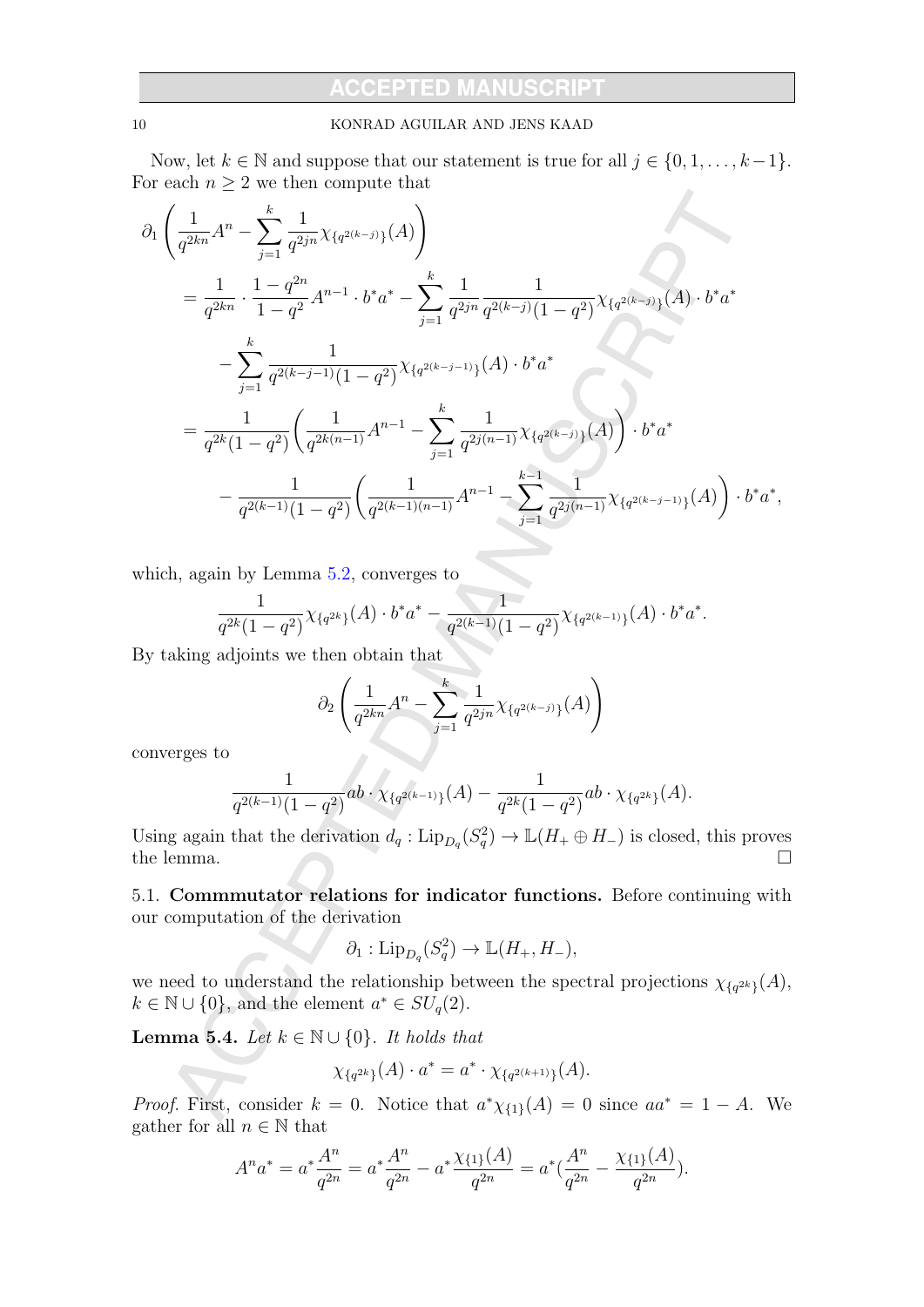Since  $\chi_{\{1\}}(A) = \lim_{n \to \infty} A^n$  and  $\chi_{\{q^2\}}(A) = \lim_{n \to \infty} \left( \frac{A^n}{q^{2n}} \right)$  $\frac{A^n}{q^{2n}} - \frac{\chi_{\{1\}}(A)}{q^{2n}}$  $\frac{1}{q^{2n}}$ , by Lemma 5.2, we have that  $\chi_{\{1\}}(A)a^* = a^* \chi_{\{q^2\}}(A)$ .

Next, fix  $k \in \mathbb{N}$  and assume the statement of the lemma is true for all  $0 \leq m \leq k$ . We gather for all  $n \in \mathbb{N}$  that

$$
\left(\frac{1}{q^{2(k+1)n}}A^n - \sum_{j=1}^{k+1} \frac{1}{q^{2jn}} \chi_{\{q^{2(k+1-j)}\}}(A)\right) a^*
$$
\n
$$
= a^* \left(\frac{1}{q^{2(k+2)n}}A^n - \sum_{j=1}^{k+1} \frac{1}{q^{2jn}} \chi_{\{q^{2(k+2-j)}\}}(A)\right)
$$
\n
$$
= a^* \left(\frac{1}{q^{2(k+2)n}}A^n - \sum_{j=1}^{k+1} \frac{1}{q^{2jn}} \chi_{\{q^{2(k+2-j)}\}}(A)\right) - a^* \frac{1}{q^{2(k+2)n}} \chi_{\{1\}}(A)
$$
\n
$$
= a^* \left(\frac{1}{q^{2(k+2)n}}A^n - \sum_{j=1}^{k+2} \frac{1}{q^{2jn}} \chi_{\{q^{2(k+2-j)}\}}(A)\right),
$$

and thus taking limits, using Lemma 5.2, we have proved the result by strong in- $\Box$ 

5.2. Derivatives of matrix units. We are now ready to compute the value of the derivation

$$
\partial_1: \mathrm{Lip}_{D_q}(S^2_q) \to \mathbb{L}(H_+, H_-)
$$

when applied to the matrix units  $f_{n,k} \in S_q^2$ ,  $n, k \in \mathbb{N} \cup \{0\}$ , see Equation (4.2) for the definition. We start by computing these values without considering the normalizing constants  $C_{n,k} \in (0,\infty)$ .

**Lemma 5.5.** Let  $k \in \mathbb{N} \cup \{0\}$ . We have the identity

$$
(1 - q2) \cdot \partial_1 (B^n \chi_{\{q^{2k}\}}(A))
$$
  
=  $B^{n-1} \cdot \left( (q^{-2(k+1)} - 1) \cdot \chi_{\{q^{2(k+1)}\}}(A) + (q^{2n} - q^{-2k}) \cdot \chi_{\{q^{2k}\}}(A) \right) \cdot (b^*)^2$   
(5.2)

for all  $n \geq 1$  and the identity

$$
(1 - q2) \cdot \partial_1((B^*)^n \chi_{\{q^{2k}\}}(A))
$$
  
=  $(B^*)^{n+1} \cdot \left(q^{-4k-2} \cdot \chi_{\{q^{2(k+1)}\}}(A) - q^{2(n+1-2k)} \cdot \chi_{\{q^{2k}\}}(A)\right) \cdot (b^*)^2$  (5.3)

for all  $n \in \{0, \ldots, k\}$ .

*Proof.* We start by taking care of the case where  $n = 0$  in Equation (5.3). It follows from Lemma 5.3 and Lemma 5.4 that

$$
(1 - q^2) \cdot \partial_1(\chi_{\{q^{2k}\}}(A)) = q^{-2k} b^* a^* \chi_{\{q^{2(k+1)}\}}(A) - q^{-2(k-1)} b^* a^* \chi_{\{q^{2k}\}}(A)
$$
  
=  $q^{-2k} b^* a^* (q^{-2(k+1)} A \chi_{\{q^{2(k+1)}\}}(A)) - q^{-2(k-1)} b^* a^* (q^{-2k} A \chi_{\{q^{2k}\}}(A))$  (5.4)  
=  $q^{-4k-2} B^* \chi_{\{q^{2(k+1)}\}}(A) (b^*)^2 - q^{-4k+2} B^* \chi_{\{q^{2k}\}}(A) (b^*)^2.$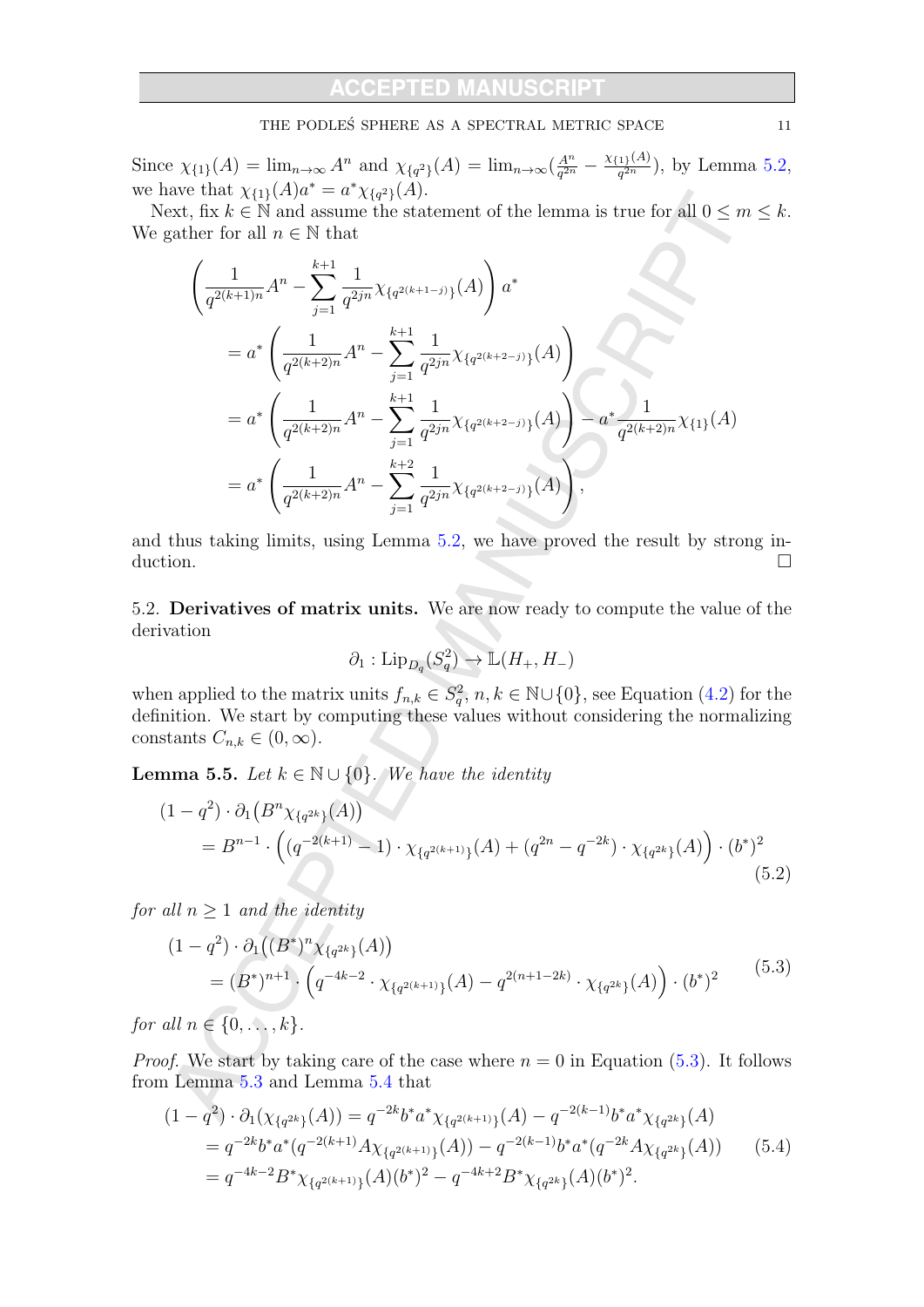## **ACCEPTED MANUSCR**

#### 12 KONRAD AGUILAR AND JENS KAAD

We continue by considering Equation (5.2). For  $n \geq 1$ , we apply Equation (5.4) together with Lemma 5.1 to compute that

$$
(1 - q2) \cdot \partial_1 (B^n \chi_{\{q^{2k}\}}(A))
$$
  
= -(1 - q<sup>2n</sup>) \cdot B<sup>n-1</sup> \chi\_{\{q^{2k}\}}(A) (b^\*)<sup>2</sup> + q<sup>-2(k+1)</sup> (1 - q<sup>2(k+1)</sup>) B<sup>n-1</sup> \chi\_{\{q^{2(k+1)}\}}(A) (b^\*)<sup>2</sup>  
- q<sup>-2k</sup> (1 - q<sup>2k</sup>) B<sup>n-1</sup> \chi\_{\{q^{2k}\}}(A) (b^\*)<sup>2</sup>  
= (q<sup>2n</sup> - q<sup>-2k</sup>) B<sup>n-1</sup> \chi\_{\{q^{2k}\}}(A) (b^\*)<sup>2</sup> + (q<sup>-2(k+1)</sup> - 1) B<sup>n-1</sup> \chi\_{\{q^{2(k+1)}\}}(A) (b^\*)<sup>2</sup>.

Finally, we study the remaining part of Equation (5.3). For  $n \in \{1, \ldots, k\}$ , we again apply Equation (5.4) and Lemma 5.1 to obtain that

$$
(1 - q2) \cdot \partial_1((B^*)^n \chi_{\{q^{2k}\}}(A))
$$
  
=  $q^{-1}(1 - q^{2n}) \cdot (B^*)^{n-1}(a^*)^2 \chi_{\{q^{2k}\}}(A) + q^{-4k-2}(B^*)^{n+1} \chi_{\{q^{2(k+1)}\}}(A)(b^*)^2$   
 $- q^{-4k+2}(B^*)^{n+1} \chi_{\{q^{2k}\}}(A)(b^*)^2$   
=  $-q^{-4k+2+2n}(B^*)^{n+1} \chi_{\{q^{2k}\}}(A)(b^*)^2 + q^{-4k-2}(B^*)^{n+1} \chi_{\{q^{2(k+1)}\}}(A)(b^*)^2,$ 

where we have also used that  $(a^*)^2 \chi_{\{q^{2k}\}}(A) = q^{-4k+3} (B^*)^2 \chi_{\{q^{2k}\}}(A) (b^*)^2$ . This proves the lemma.  $\Box$ 

The next lemma provides the desired formula for the value of the derivation  $\partial_1$ on the matrix units:

**Lemma 5.6.** Let  $k, n \in \mathbb{N} \cup \{0\}$ . We have the identity

$$
(1 - q^2) \cdot \partial_1(f_{n,k}) = q^{-3k-2} \sqrt{1 - q^{2(k+1)}} \cdot f_{n,k+1} \cdot (b^*)^2
$$

$$
-q^{-2k-n+1} \sqrt{1 - q^{2n}} \cdot f_{n-1,k} \cdot (b^*)^2,
$$

where we set  $f_{-1,k} := 0$  for all  $k \in \mathbb{N} \cup \{0\}.$ 

*Proof.* We recall the definition of the normalizing constants  $C_{n,k} \in (0,\infty)$  from Equation  $(4.1)$ .

For  $n > k$  we apply Lemma 5.5 and the fact that

$$
\frac{C_{n,k+1}}{C_{n,k}} = \frac{1}{q^{2k}(1-q^{2(k+1)})} \quad \text{and} \quad \frac{C_{n-1,k}}{C_{n,k}} = \frac{1}{q^{2(n-1)}(1-q^{2n})},
$$

to compute that

$$
(1 - q^2) \cdot \partial_1(f_{n,k}) = \frac{C_{n,k+1}^{1/2}}{C_{n,k}^{1/2}} \cdot (q^{-2(k+1)} - 1) \cdot f_{n,k+1} \cdot (b^*)^2
$$

$$
+ \frac{C_{n-1,k}^{1/2}}{C_{n,k}^{1/2}} \cdot (q^{2(n-k)} - q^{-2k}) \cdot f_{n-1,k} \cdot (b^*)^2
$$

$$
= q^{-3k-2} \sqrt{1 - q^{2(k+1)}} \cdot f_{n,k+1} \cdot (b^*)^2
$$

$$
- q^{-2k-n+1} \sqrt{1 - q^{2n}} \cdot f_{n-1,k} \cdot (b^*)^2.
$$

For  $0 \leq n \leq k$  we apply Lemma 5.5 one more time together with the identities

$$
\frac{C_{n,k+1}}{C_{n,k}} = q^{2k} (1 - q^{2(k+1)}) \quad \text{and} \quad \frac{C_{n-1,k}}{C_{n,k}} = q^{2(n-1)} (1 - q^{2n})
$$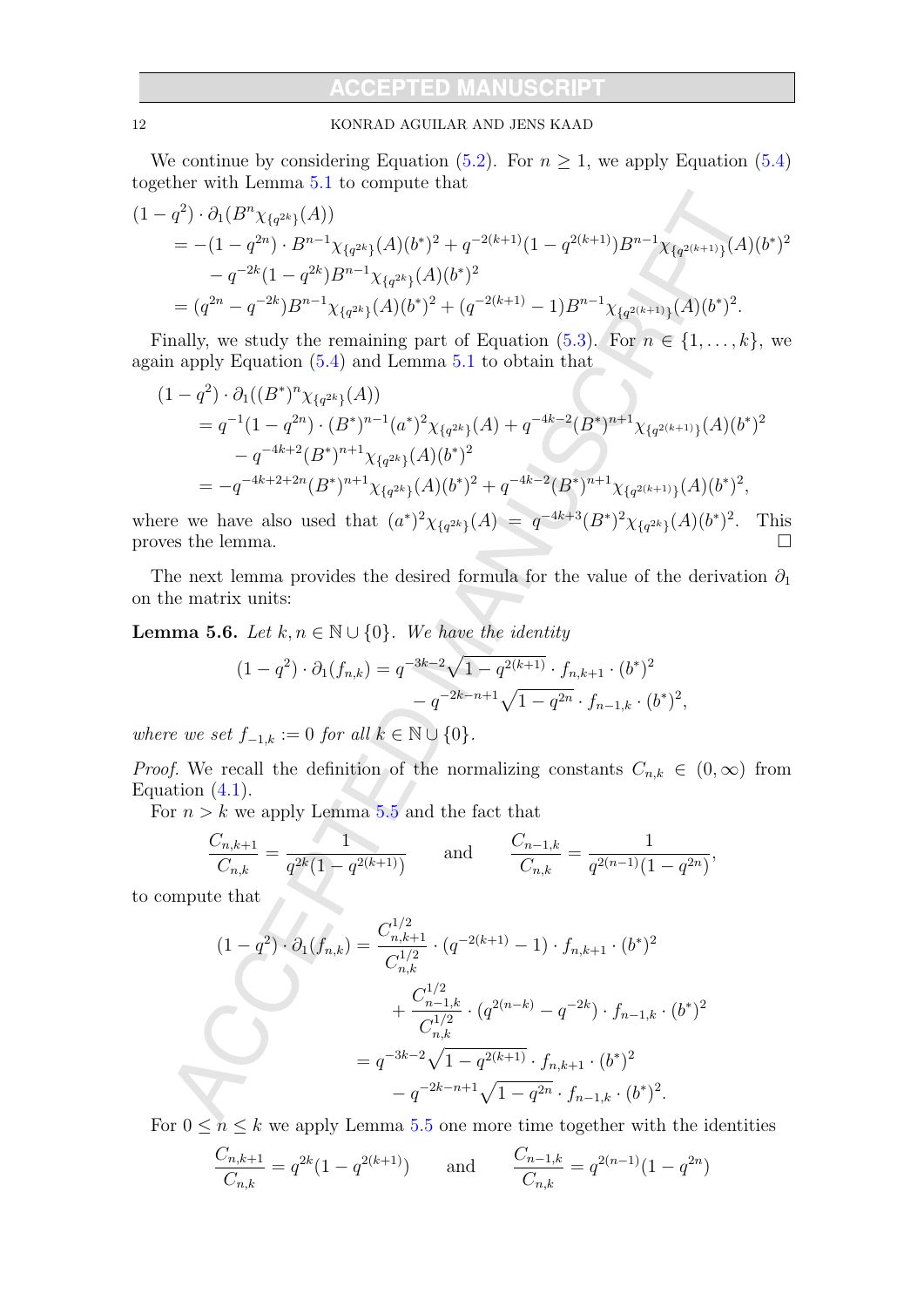to obtain that

$$
(1 - q^2) \cdot \partial_1(f_{n,k}) = \frac{C_{n,k+1}^{1/2}}{C_{n,k}^{1/2}} q^{-4k-2} \cdot f_{n,k+1} \cdot (b^*)^2
$$

$$
- \frac{C_{n-1,k}^{1/2}}{C_{n,k}^{1/2}} q^{2(-n+1-k)} \cdot f_{n-1,k} \cdot (b^*)^2
$$

$$
= q^{-3k-2} \sqrt{1 - q^{2(k+1)}} \cdot f_{n,k+1} \cdot (b^*)^2
$$

$$
- q^{-n+1-2k} \sqrt{1 - q^{2n}} \cdot f_{n-1,k} \cdot (b^*)^2.
$$

This proves the present lemma.

#### 6. Totally bounded subspaces of the fibers

Let us fix a  $k \in \mathbb{N} \cup \{0\}$ . We define the subspace

$$
Y_k := S_q^2 \cdot \chi_{\{q^{2k}\}}(A) \subseteq S_q^2
$$

and notice that  $Y_k$  is automatically closed in the norm on  $S_q^2$  since  $\chi_{\{q^{2k}\}}(A) \in S_q^2$ is a projection. We think of  $Y_k \subseteq S_q^2$  as the fiber over the point  $q^{2k} \in Sp(A)$ .

We are going to study each of these closed subspaces, paying particular attention to the relationship between the linear map

$$
\partial_1: \mathrm{Lip}_{D_q}(S_q^2) \cap Y_k \to \mathbb{L}(H_+, H_-)
$$

and the norm on  $Y_k$ . We aim for the following:

Theorem 6.1. Let  $k \in \mathbb{N} \cup \{0\}$ . The subspace

$$
\left\{x \in \text{Lip}_{D_q}(S_q^2) \cap Y_k \mid \|\partial_1(x)\|_{\infty} \le 1\right\} \subseteq Y_k
$$

is totally bounded.

The following structural result is a consequence of Proposition 4.1 and Lemma 4.2:

**Proposition 6.2.** The closed subspaces  $Y_k \subseteq S_q^2$  and  $Y_k \cdot (b^*)^2 \subseteq SU_q(2)$  are both isometrically isomorphic to the separable Hilbert space  $\ell^2(\mathbb{N}\cup\{0\})$ . Under this identification, the sequence  $\{f_{n,k}\}_{n=0}^{\infty}$  in  $Y_k$  and the sequence  $\{f_{n,k}(b^*)^2q^{-2k}\}\$ in  $Y_k \cdot (b^*)^2$ are orthonormal bases.

We are going to present a computation of our derivation on general elements in the subspace  $\text{Lip}_{D_q}(S_q^2) \cap Y_k \subseteq Y_k$ . This computation is slightly tricky because we a priory do not know much about the range of the derivation  $\partial_1$ : Lip<sub>Dq</sub>( $S_q^2$ ) →  $\mathbb{L}(H_+, H_-)$ . Indeed, the Lipschitz algebra  $\text{Lip}_{D_q}(S_q^2)$  could be bigger than the ∗algebra obtained by taking the closure of the derivation  $d_q : \mathcal{O}(S_q^2) \to SU_q(2)$ .

**Lemma 6.3.** Let  $k \in \mathbb{N} \cup \{0\}$  and  $x = \sum_{m=0}^{\infty} \lambda_m \cdot f_{m,k} \in \text{Lip}_{D_q}(S_q^2) \cap Y_k$  be given. We have the *identities*:

$$
(1 - q2) \cdot f_{k,n} \cdot \partial_1(x) \cdot \chi_{\{q^{2k}\}}(A)
$$
  
=  $-q^{-2k-n} \sqrt{1 - q^{2(n+1)}} \cdot \lambda_{n+1} \cdot \chi_{\{q^{2k}\}}(A) (b^*)^2$  and  

$$
(1 - q2) \cdot f_{k+1,n} \cdot \partial_1(x) \cdot \chi_{\{q^{2(k+1)}\}}(A)
$$
  
=  $q^{-3k-2} \sqrt{1 - q^{2(k+1)}} \cdot \lambda_n \cdot \chi_{\{q^{2(k+1)}\}}(A) (b^*)^2,$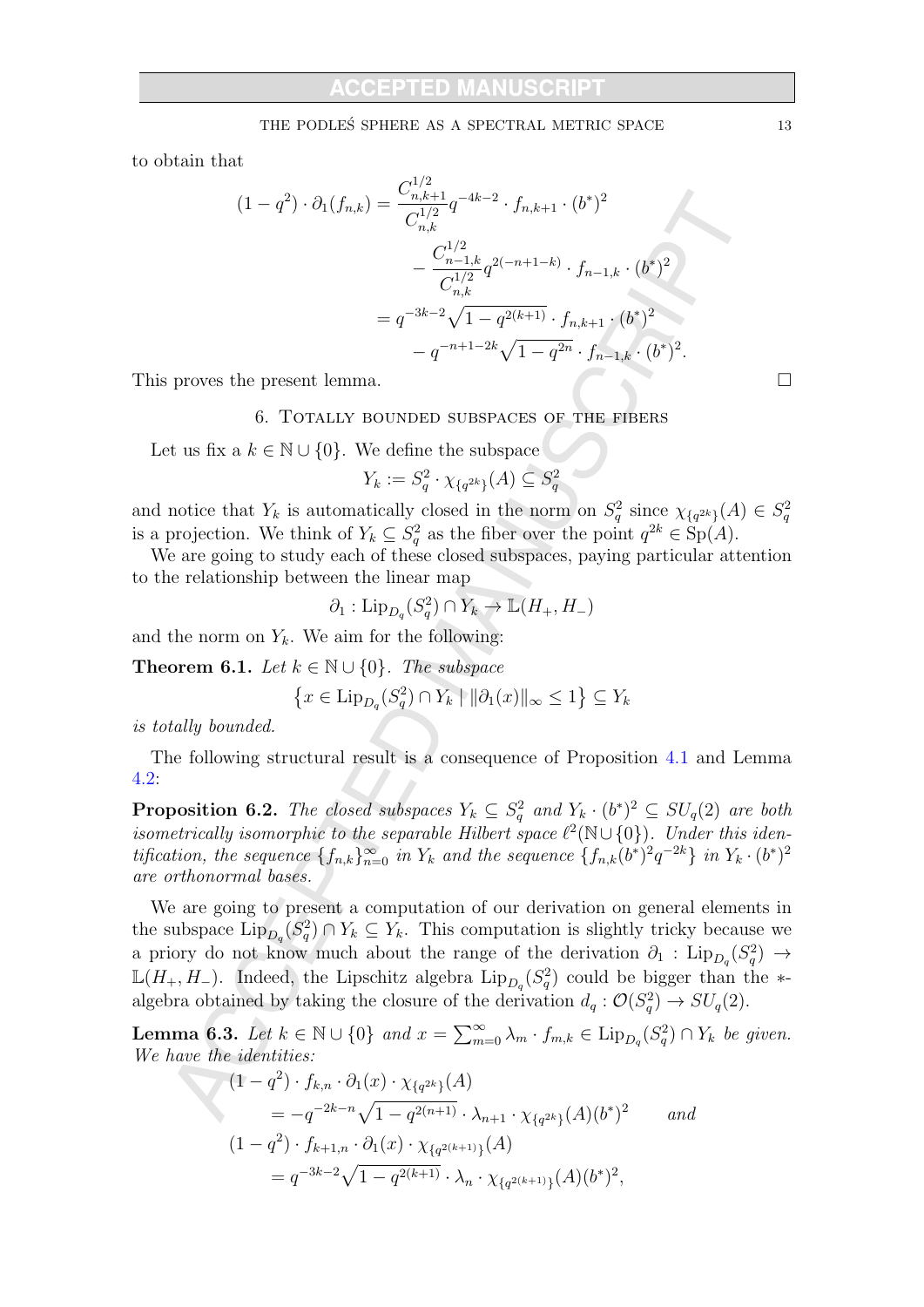for all  $n \in \mathbb{N} \cup \{0\}$ .

### *Proof.* Let  $n \in \mathbb{N} \cup \{0\}$  be given. Using Lemma 5.6 and Lemma 4.2 we have that

$$
(1 - q2) \cdot f_{k,n} \cdot \partial_1(x) \cdot \chi_{\{q^{2k}\}}(A)
$$
  
= -(1 - q<sup>2</sup>) \cdot \chi\_{\{q^{2k}\}}(A) \cdot \partial\_1(f\_{k,n}) \cdot x  
+ (1 - q<sup>2</sup>) \cdot \chi\_{\{q^{2k}\}}(A) \cdot \partial\_1(\lambda\_n \cdot \chi\_{\{q^{2k}\}}(A)) \cdot \chi\_{\{q^{2k}\}}(A)  
= -q<sup>-3n-2</sup> \sqrt{1 - q<sup>2(n+1)</sup>} \cdot f\_{k,n+1} \cdot (b^\*)<sup>2</sup> \cdot x  
= -q<sup>-2k-n</sup> \sqrt{1 - q<sup>2(n+1)</sup>} \cdot \lambda\_{n+1} \cdot \chi\_{\{q^{2k}\}}(A)(b^\*)<sup>2</sup>,

where we have also used that  $(b^*)^2 f_{m,k} = q^{2(m-k)} f_{m,k}(b^*)^2$  for all  $m \in \mathbb{N} \cup \{0\}$ . This proves the first of the two identities.

The second of the two identities follows from the computation:

$$
(1 - q2) \cdot f_{k+1,n} \cdot \partial_1(x) \cdot \chi_{\{q^{2(k+1)}\}}(A)
$$
  
=  $(1 - q2) \cdot \partial_1(\lambda_n \cdot f_{k+1,k}) \cdot \chi_{\{q^{2(k+1)}\}}(A)$   
=  $q^{-3k-2}\sqrt{1 - q^{2(k+1)}} \cdot \lambda_n \cdot \chi_{\{q^{2(k+1)}\}}(b^*)^2$ ,

where we have used Lemma 5.6 and Lemma 4.2 one more time.  $\Box$ 

We now present our computation of the derivatives of Lipschitz elements in the fiber  $Y_k$ .

**Lemma 6.4.** Let  $k \in \mathbb{N} \cup \{0\}$ . The restriction of the derivation  $\partial_1 : \text{Lip}_{D_q}(S_q^2) \to$  $\mathbb{L}(H_+, H_-)$  to the subspace  $\text{Lip}_{D_q}(S_q^2) \cap Y_k \subseteq \text{Lip}_{D_q}(S_q^2)$  takes values in the subspace  $(Y_k+Y_{k+1})\cdot (b^*)^2 \subseteq S_q^2\cdot (b^*)^2$ . Moreover, for  $x=\sum_{n=0}^{\infty}\lambda_n\cdot f_{n,k}\in \mathrm{Lip}_{D_q}(S_q^2)\cap Y_k$ , we have an explicit formula for the derivative:

$$
(1 - q^2) \cdot \partial_1(x) = \sum_{n=0}^{\infty} q^{-3k-2} \sqrt{1 - q^{2(k+1)}} \cdot \lambda_n \cdot f_{n,k+1}(b^*)^2
$$

$$
- \sum_{n=0}^{\infty} q^{-2k-n+1} \sqrt{1 - q^{2n}} \cdot \lambda_n \cdot f_{n-1,k}(b^*)^2.
$$

*Proof.* For each  $N \in \mathbb{N} \cup \{0\}$ , it follows by Lemma 6.3 that

$$
\sum_{n=0}^{N} f_{n,k} f_{n,k}^* \cdot (1 - q^2) \cdot \partial_1(x) \cdot \chi_{\{q^{2k}\}}(A) = -\sum_{n=0}^{N} q^{-2k-n} \sqrt{1 - q^{2(n+1)}} \cdot \lambda_{n+1} \cdot f_{n,k}(b^*)^2.
$$

Since both  $\sum_{n=0}^{N} f_{n,k} f_{n,k}^*$  and  $\chi_{\{q^{2k}\}}(A) \in S_q^2$  are orthogonal projections and hence have operator norm bounded by one, we obtain that

$$
\sum_{n=0}^{N} |q^{-n}\sqrt{1-q^{2(n+1)}} \cdot \lambda_{n+1}|^2 \le (1-q^2)^2 \cdot ||\partial_1(x)||_{\infty}^2,
$$

for all  $N \in \mathbb{N} \cup \{0\}$ . But this shows that

$$
- \sum_{n=0}^{\infty} q^{-2k-n+1} \sqrt{1 - q^{2n}} \cdot \lambda_n \cdot f_{n-1,k}(b^*)^2
$$
  
= 
$$
\sum_{n=0}^{\infty} (1 - q^2) \cdot \partial_1(\lambda_n \cdot f_{n,k}) \cdot \chi_{\{q^{2k}\}}(A) \in Y_k \cdot (b^*)^2.
$$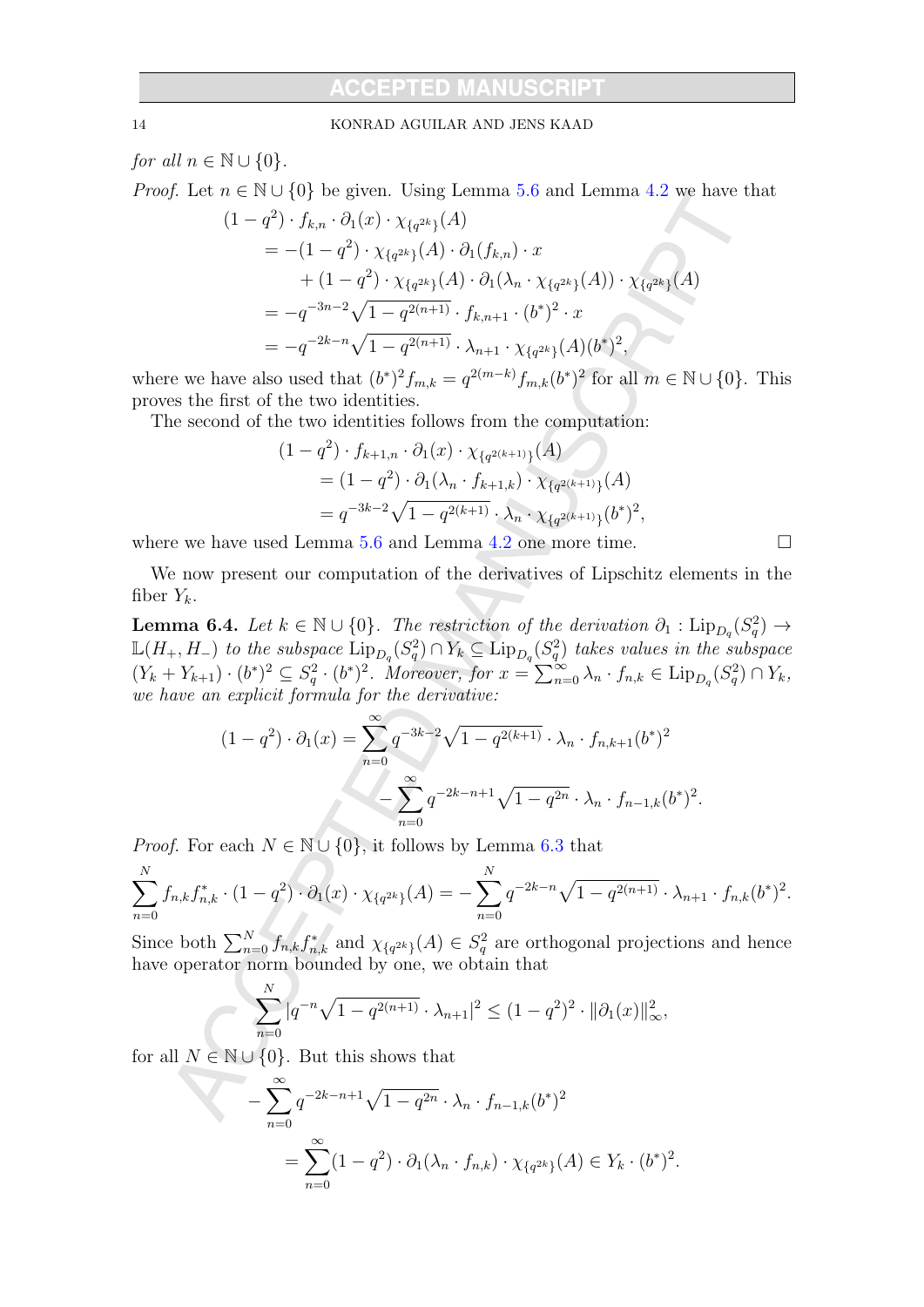A similar argument proves that

$$
\sum_{n=0}^{\infty} q^{-3k-2} \sqrt{1 - q^{2(k+1)}} \cdot \lambda_n \cdot f_{n,k+1}(b^*)^2
$$
  
= 
$$
\sum_{n=0}^{\infty} (1 - q^2) \cdot \partial_1(\lambda_n \cdot f_{n,k}) \cdot \chi_{\{q^{2(k+1)}\}}(A) \in Y_{k+1} \cdot (b^*)^2.
$$

Using that  $\partial_1: \text{Lip}_{D_q}(S_q^2) \to \mathbb{L}(H_+, H_-)$  is closable we may conclude that

$$
(1 - q^2) \cdot \partial_1(x) = \lim_{N \to \infty} \sum_{n=0}^N (1 - q^2) \cdot \partial_1(\lambda_n \cdot f_{n,k})
$$
  
= 
$$
\sum_{n=0}^\infty q^{-3k-2} \sqrt{1 - q^{2(k+1)}} \cdot \lambda_n \cdot f_{n,k+1}(b^*)^2
$$
  
- 
$$
\sum_{n=0}^\infty q^{-2k-n+1} \sqrt{1 - q^{2n}} \cdot \lambda_n \cdot f_{n-1,k}(b^*)^2
$$
  

$$
\in (Y_k + Y_{k+1}) \cdot (b^*)^2.
$$

This proves the lemma.  $\Box$ 

The first consequence of our computation of derivatives is a norm-bound on the elements in the Lip-ball of  $\text{Lip}_{D_q}(S_q^2) \cap Y_k$ :

Lemma 6.5. Let  $k \in \mathbb{N} \cup \{0\}$ . The subspace

$$
\left\{x \in \text{Lip}_{D_q}(S_q^2) \cap Y_k \mid \|\partial_1(x)\|_{\infty} \le 1\right\} \subseteq Y_k
$$

is norm-bounded by  $q^k$ .

*Proof.* Let  $x = \sum_{n=0}^{\infty} \lambda_n \cdot f_{n,k} \in \text{Lip}_{D_q}(S_q^2) \cap Y_k$  and suppose that  $\|\partial_1(x)\|_{\infty} \leq 1$ . We have from Lemma  $6.4$  that

$$
(1 - q^2) \cdot \partial_1(x) \cdot \chi_{\{q^{2(k+1)}\}}(A) = \sum_{n=0}^{\infty} q^{-3k-2} \sqrt{1 - q^{2(k+1)}} \cdot \lambda_n \cdot f_{n,k+1}(b^*)^2
$$

But this implies that

$$
q^{-2k}(1 - q^{2(k+1)}) \cdot ||x||^2 = q^{-2k}(1 - q^{2(k+1)}) \sum_{n=0}^{\infty} |\lambda_n|^2
$$
  
= 
$$
||(1 - q^2) \cdot \partial_1(x) \cdot \chi_{\{q^{2(k+1)}\}}(A)||_{\infty}^2 \le (1 - q^2)^2,
$$

and hence that  $||x|| \leq q^k(1-q^2)(1-q^{2(k+1)})^{-1/2} \leq q^k$ . This proves the lemma.  $\square$ 

The second consequence of our computation of derivatives is our first main result: *Proof of Theorem 6.1.* Let  $x = \sum_{n=0}^{\infty} \lambda_n \cdot f_{n,k} \in L_k$  be given. We are going to show that

$$
|\lambda_n| \le q^{n-1}
$$

for all  $n \in \mathbb{N} \cup \{0\}$  (independently of x). Since the sequence  $\{q^{n-1}\}_{n=0}^{\infty}$  is 2-summable this implies that  $L_k \subseteq Y_k$  is totally bounded by [20, Theorem 5.5.6].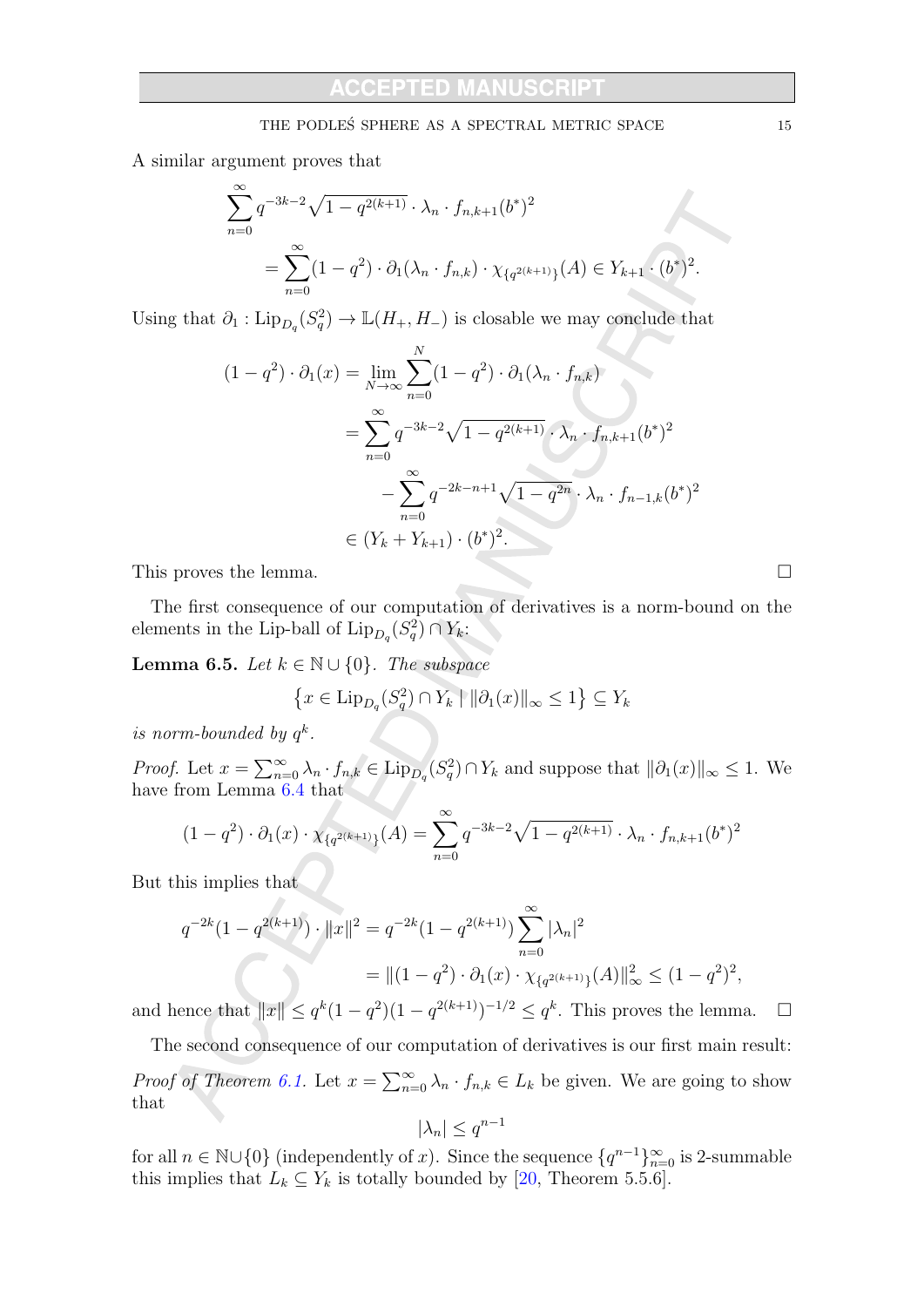By Lemma 6.4 we have that

$$
(1 - q^2) \cdot \partial_1(x) \cdot \chi_{\{q^{2k}\}}(A) = -\sum_{n=0}^{\infty} q^{-2k - n + 1} \sqrt{1 - q^{2n}} \cdot \lambda_n \cdot f_{n-1,k}(b^*)^2,
$$

and hence that

$$
\sum_{n=1}^{\infty} q^{-2n+2} (1 - q^{2n}) \cdot |\lambda_n|^2 = (1 - q^2)^2 ||\partial_1(x) \cdot \chi_{\{q^{2k}\}}(A)||_{\infty}^2 \le (1 - q^2)^2.
$$

We conclude that

$$
|\lambda_n| \le q^{n-1} \cdot \frac{1-q^2}{\sqrt{1-q^{2n}}} \le q^{n-1}.
$$

for all  $n \in \mathbb{N}$ . Also, the fact that  $|\lambda_0| \leq q^{-1}$  follows from the estimate in Lemma 6.5. This proves the theorem.

We end this section by presenting an improvement of the computation of derivatives in Lemma 6.4:

**Proposition 6.6.** Let  $x = \mu \cdot 1_{S_q^2} + \sum_{l=0}^{\infty} \sum_{n=0}^{\infty} \lambda_{n,l} \cdot f_{n,l} \in \text{Lip}_{D_q}(S_q^2)$  be given. For each  $k \in \mathbb{N} \cup \{0\}$ , it holds that

$$
(1 - q^2) \cdot \partial_1(x) \cdot \chi_{\{q^{2k}\}}(A)
$$
  
= 
$$
\sum_{n=0}^{\infty} \left( \lambda_{n,k-1} \cdot q^{-3k+1} \sqrt{1 - q^{2k}} - \lambda_{n+1,k} \cdot q^{-2k-n} \sqrt{1 - q^{2(n+1)}} \right) \cdot f_{n,k}(b^*)^2,
$$

where by convention  $\lambda_{n-1} := 0$  for all  $n \in \mathbb{N} \cup \{0\}$ . In particular, it holds that  $\partial_1(x) \cdot \chi_{\{q^{2k}\}}(A) \in Y_k$  for all  $k \in \mathbb{N} \cup \{0\}.$ 

Proof. Using Lemma 6.4 we compute that

$$
(1 - q^2) \cdot \partial_1(x) \cdot \chi_{\{q^{2k}\}}(A)
$$
  
=  $(1 - q^2) \cdot \partial_1(x \cdot \chi_{\{q^{2k}\}}(A)) \cdot \chi_{\{q^{2k}\}}(A) - (1 - q^2) \cdot x \cdot \partial_1(\chi_{\{q^{2k}\}}(A)) \cdot \chi_{\{q^{2k}\}}(A)$   
=  $-\sum_{n=0}^{\infty} q^{-2k-n+1} \sqrt{1 - q^{2n}} \cdot \lambda_{n,k} f_{n-1,k}(b^*)^2 + x \cdot q^{-3k+1} \sqrt{1 - q^{2k}} \cdot f_{k-1,k}(b^*)^2$   
=  $-\sum_{n=0}^{\infty} q^{-2k-n+1} \sqrt{1 - q^{2n}} \cdot \lambda_{n,k} f_{n-1,k}(b^*)^2$   
+  $\sum_{n=0}^{\infty} q^{-3k+1} \sqrt{1 - q^{2k}} \cdot \lambda_{n,k-1} f_{n,k}(b^*)^2$ .

This proves the proposition.

## 7. The quantum integral

In this section we introduce our main device, which will enjoy similar properties to the classical Volterra operator. For this reason we call this device the quantum integral. The quantum integral will be the sum of a "vertical" and a "horizontal" component, which we refer to as the vertical and the horizontal quantum integral. We have chosen the terminology "vertical" and "horizontal" in order to separate these two quite different operations but do not attach any deeper geometric meaning to this factorization of the total quantum integral.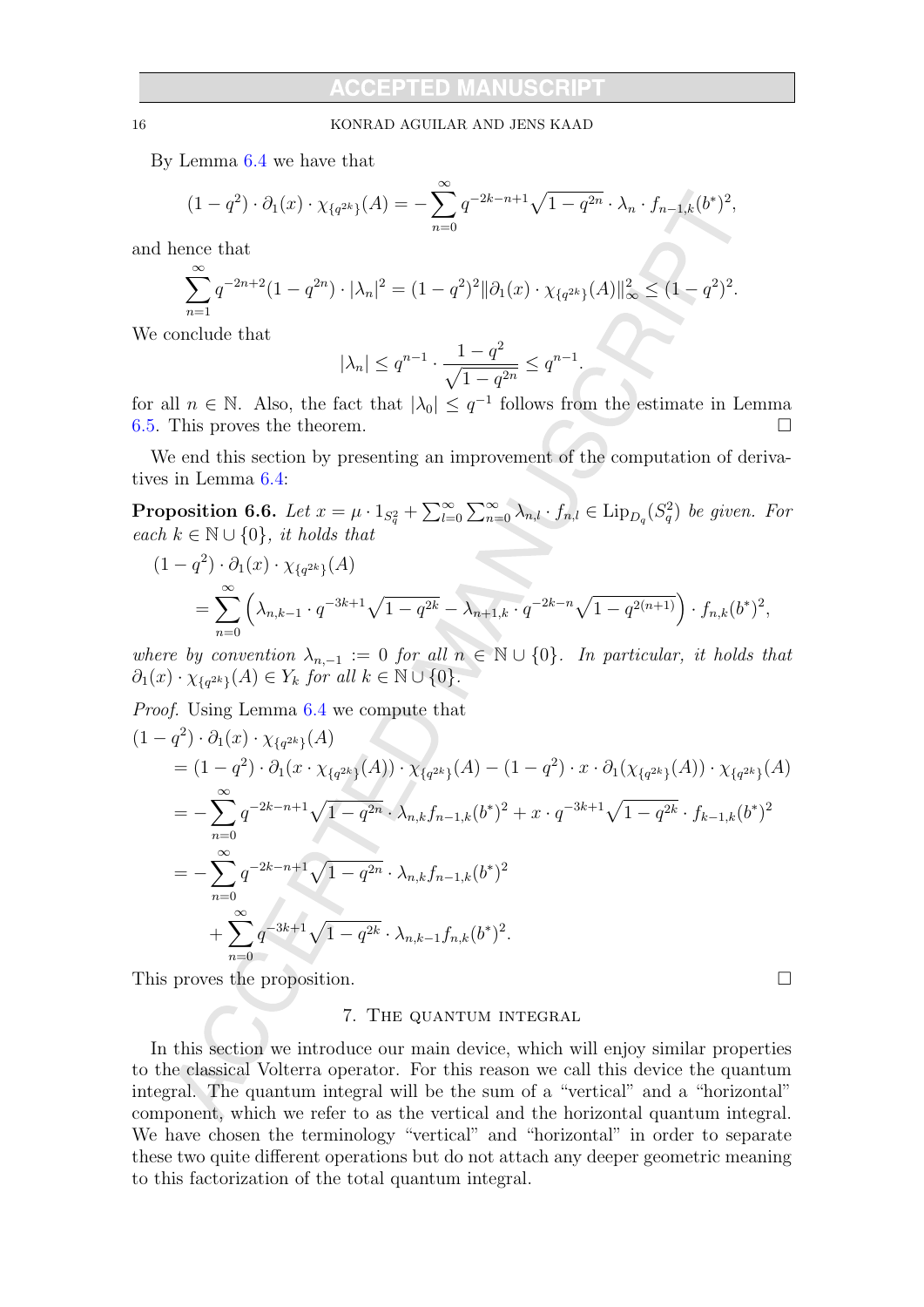The domain of the quantum integral is a closed subspace of operators

$$
X \subseteq \mathbb{L}(H_+, H_-)
$$

defined by the requirement

 $X := \{ \xi \in \mathbb{L}(H_+, H_-) \mid \xi \cdot \chi_{\{q^{2k}\}}(A) \in Y_k \cdot (b^*)^2 \text{ for all } k \in \mathbb{N} \cup \{0\} \}.$ 

The quantum integral will be a bounded operator

$$
\int: X \to S_q^2
$$

and it will satisfy the following properties:

**Theorem 7.1.** We have the identity

$$
\int \partial_1(x) = x - \psi_{\infty}(x) \cdot 1_{S_q^2} \qquad \text{for all } x \in \text{Lip}_{D_q}(S_q^2).
$$

Proposition 7.2. We have the estimate

$$
\| (\int \xi) \cdot \chi_{[0,q^{2k}]}(A) \| \le \| \xi \|_{\infty} \cdot q^k \cdot (k+2) \cdot (1-q)^{-2},
$$

for all  $\xi \in X$  and all  $k \in \mathbb{N} \cup \{0\}$ .

The definition of the quantum integral and the proofs of these results will be given in Subsection 7.3.

7.1. The quantum vertical integral. In this subsection we construct the vertical part of the quantum integral. We start by introducing some convenient isometries and a bounded diagonal operator.

For each  $k \in \mathbb{N} \cup \{0\}$ , denote the bounded vertical and horizontal shift operators given by

$$
S^{V}: Y_{k} \to Y_{k} \qquad S^{V}(f_{n,k}) := f_{n+1,k} \qquad \text{and}
$$
  

$$
S^{H}: Y_{k} \to Y_{k+1} \qquad S^{H}(f_{n,k}) := f_{n+1,k+1}.
$$
 (7.1)

Moreover, for each  $k \in \mathbb{N} \cup \{0\}$ , let  $\Gamma: Y_k \to Y_k$  denote the bounded diagonal operator given by

$$
\Gamma(f_{n,k}) := \begin{cases} q^{n-k-1} \left( \frac{1 - q^{2(k+1)}}{1 - q^{2n}} \right)^{1/2} f_{n,k} & \text{for } n \ge k+1 \\ 0 & \text{for } 0 \le n \le k \end{cases}.
$$

We remark that  $\Gamma$  has operator norm equal to one,  $\|\Gamma\|_{\infty} = 1$ .

Definition 7.3. We define the quantum vertical integral

$$
\int^V : X \to S_q^2
$$

by the formula

$$
\int^V \xi := -\sum_{m=0}^{\infty} q^m \frac{1-q^2}{(1-q^{2(m+1)})^{1/2}} \cdot \sum_{l=0}^m \Gamma(S^H \Gamma)^{m-l} S^V(\xi \cdot \chi_{\{q^{2l}\}}(A) \cdot b^2 \cdot q^{-2l}).
$$

Lemma 7.4. The quantum vertical integral is a well-defined bounded operator and the operator norm is bounded by  $(1 - q^2)^{1/2} (1 - q)^{-2}$ .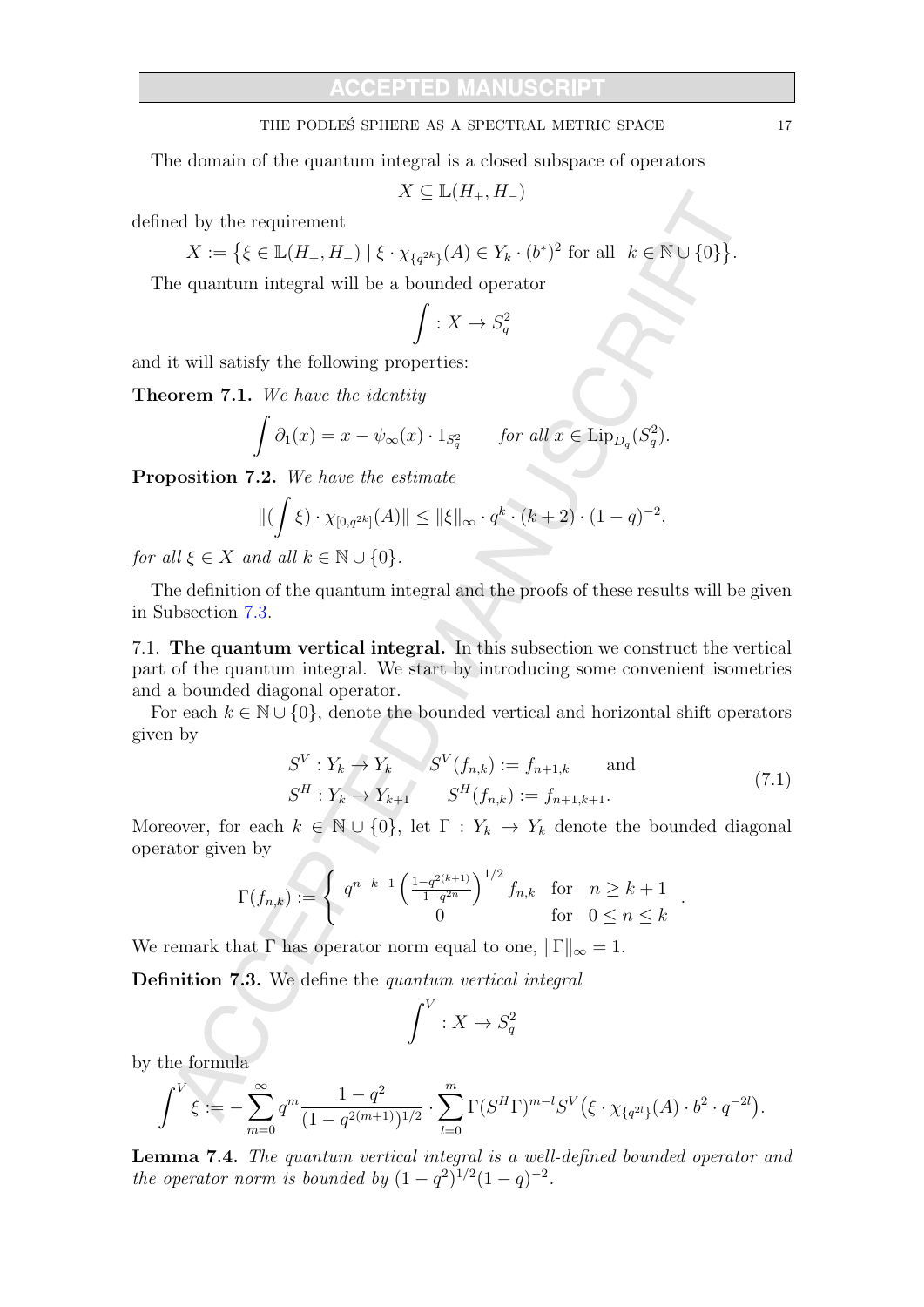## **ACCEPTED MANUSCRIPT**

## 18 KONRAD AGUILAR AND JENS KAAD

*Proof.* Let  $\xi \in X$ . The result follows from the estimate:

$$
\sum_{m=0}^{\infty} q^m \frac{1 - q^2}{(1 - q^{2(m+1)})^{1/2}} \sum_{l=0}^m \left\| \Gamma(S^H \Gamma)^{m-l} S^V(\xi \cdot \chi_{\{q^{2l}\}}(A) \cdot b^2 \cdot q^{-2l}) \right\|
$$
  

$$
\leq \sum_{m=0}^{\infty} (1 - q^2)^{1/2} q^m \cdot (m+1) \cdot \|\xi\|_{\infty} = (1 - q^2)^{1/2} (1 - q)^{-2} \cdot \|\xi\|_{\infty}.
$$

The next lemma illustrates how the vertical integral is going to form one part of the total quantum integral:

**Lemma 7.5.** Let  $x = \mu \cdot 1_{S_q^2} + \sum_{k=0}^{\infty} \sum_{n=0}^{\infty} \lambda_{n,k} \cdot f_{n,k} \in \text{Lip}_{D_q}(S_q^2)$  be given. We have the identity

$$
\int^V \partial_1(x) = \sum_{m=0}^{\infty} \sum_{n=m+1}^{\infty} \lambda_{n,m} \cdot f_{n,m}.
$$

Proof. Using Proposition 6.6 we have that

$$
(1 - q^2)\partial_1(x) \cdot \chi_{\{q^{2l}\}}(A) \cdot b^2 \cdot q^{-2l}
$$
  
= 
$$
\sum_{n=0}^{\infty} \lambda_{n,l-1} \cdot q^{-l+1} \sqrt{1 - q^{2l}} - \lambda_{n+1,l} \cdot q^{-n} \sqrt{1 - q^{2(n+1)}} \cdot f_{n,l}.
$$

We therefore obtain that

$$
\int^{V} \partial_{1}(x) = -\sum_{m=0}^{\infty} q^{m} \frac{1 - q^{2}}{(1 - q^{2(m+1)})^{1/2}} \cdot \sum_{l=0}^{m} \Gamma(S^{H} \Gamma)^{m-l} S^{V} (\partial_{1}(x) \cdot \chi_{\{q^{2l}\}}(A) \cdot b^{2} \cdot q^{-2l})
$$
  
= 
$$
-\sum_{m=0}^{\infty} \frac{q^{m}}{(1 - q^{2(m+1)})^{1/2}}
$$

$$
\cdot \sum_{l=0}^{m} \sum_{n=l}^{\infty} \left( \lambda_{n,l-1} \cdot q^{-l+1} \sqrt{1 - q^{2l}} - \lambda_{n+1,l} \cdot q^{-n} \sqrt{1 - q^{2(n+1)}} \right)
$$

$$
\cdot \Gamma(S^{H} \Gamma)^{m-l}(f_{n+1,l}). \tag{7.2}
$$

We now fix  $m \in \mathbb{N} \cup \{0\}$  and consider the first term in the above sum separately. Note that  $\lambda_{p,-1} = 0$  for all  $p \in \mathbb{N} \cup \{0\}$ :

$$
\sum_{l=0}^{m} \sum_{n=l}^{\infty} \lambda_{n,l-1} \cdot q^{-l+1} \cdot \sqrt{1-q^{2l}} \cdot \Gamma(S^{H} \Gamma)^{m-l}(f_{n+1,l})
$$
  
= 
$$
\sum_{l=0}^{m-1} \sum_{n=l}^{\infty} \lambda_{n+1,l} \cdot q^{-l} \sqrt{1-q^{2(l+1)}} \cdot \Gamma(S^{H} \Gamma)^{m-l-1}(f_{n+2,l+1})
$$
  
= 
$$
\sum_{l=0}^{m-1} \sum_{n=l}^{\infty} \lambda_{n+1,l} \cdot q^{-n} \sqrt{1-q^{2(n+1)}} \cdot \Gamma(S^{H} \Gamma)^{m-l}(f_{n+1,l}).
$$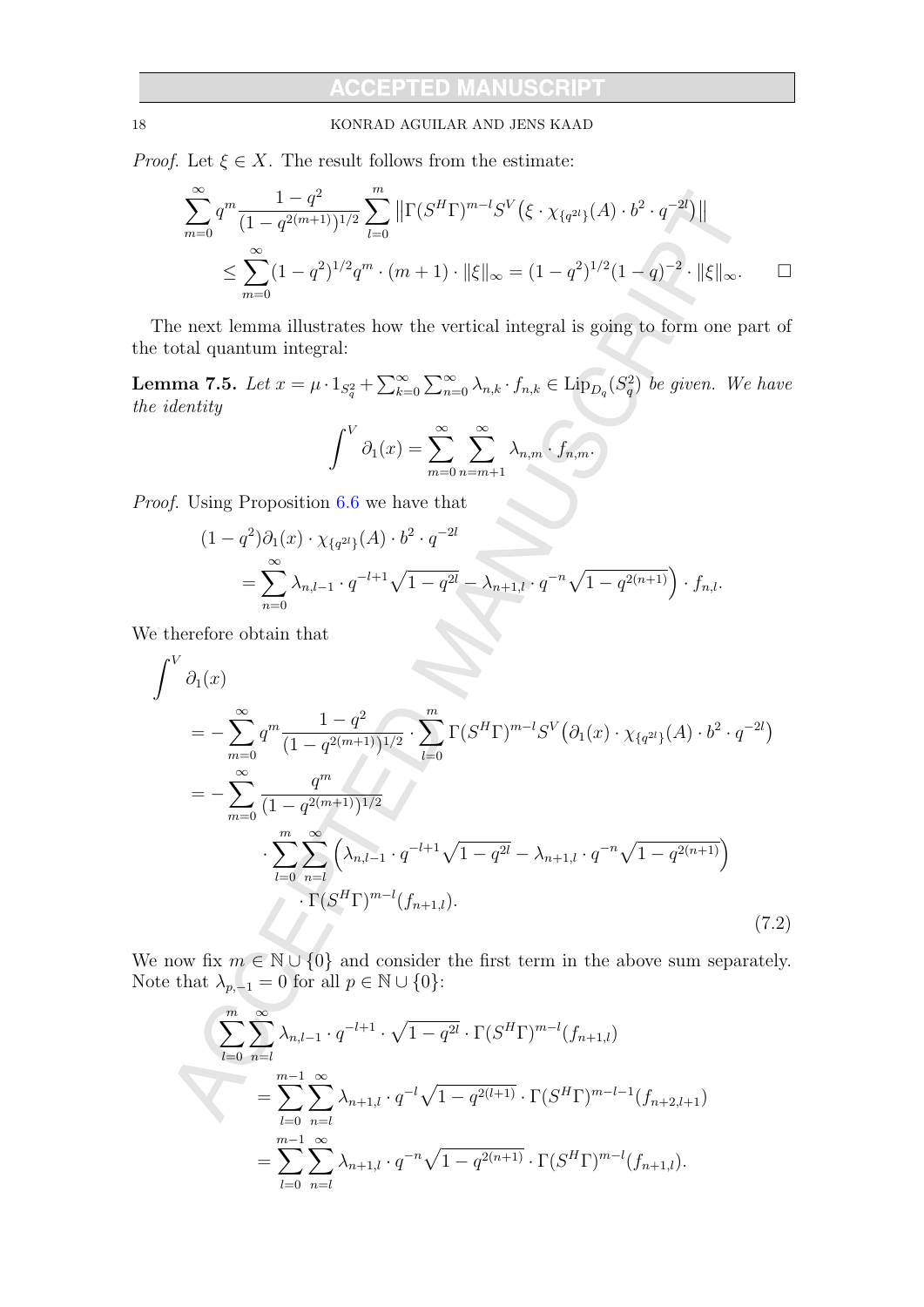Thus, combining this with Expression (7.2), we obtain the formula

$$
\int^{V} \partial_1(x) = \sum_{m=0}^{\infty} \frac{q^m}{\sqrt{1 - q^{2(m+1)}}} \sum_{n=m}^{\infty} \lambda_{n+1,m} \cdot q^{-n} \sqrt{1 - q^{2(n+1)}} \cdot \Gamma(f_{n+1,m})
$$
  
= 
$$
\sum_{m=0}^{\infty} \sum_{n=m}^{\infty} \lambda_{n+1,m} \cdot f_{n+1,m}
$$

and the proof is complete.  $\Box$ 

We end this section by proving a continuity result for the vertical integral:

**Lemma 7.6.** Let  $k \in \mathbb{N} \cup \{0\}$ . We have the estimate

$$
\left\| \left( \int^V \xi \right) \cdot \chi_{[0,q^{2k}]}(A) \right\| \le \frac{q^k \cdot (k+1)}{(1-q)^2} \cdot \|\xi\|_{\infty},
$$

for all  $\xi \in X$ .

*Proof.* Let  $\xi \in X$  be given. For each  $m \in \mathbb{N} \cup \{0\}$  and each  $l \in \{0, 1, \ldots, m\}$ , we have that  $\Gamma(S^H \Gamma)^{m-l} S^V(\xi \cdot \chi_{\{q^{2l}\}}(A) b^2 q^{-2l}) \in Y_m$ . Therefore,

$$
(\int^{V} \xi) \cdot \chi_{[0,q^{2k}]}(A) = -\sum_{m=k}^{\infty} \frac{q^{m} (1-q^{2})}{\sqrt{1-q^{2(m+1)}}} \cdot \sum_{l=0}^{m} \Gamma(S^{H} \Gamma)^{m-l} S^{V}(\xi \cdot \chi_{\{q^{2l}\}}(A) \cdot b^{2} \cdot q^{-2l}).
$$

We may thus estimate as follows:

$$
\left\| (\int^{V} \xi) \cdot \chi_{[0,q^{2k}]}(A) \right\| \leq \sum_{m=k}^{\infty} \frac{q^{m} (1 - q^2)}{\sqrt{1 - q^{2(m+1)}}} (m+1) \cdot \|\xi\|_{\infty}
$$
  

$$
\leq \sum_{m=k}^{\infty} (m+1) q^m \cdot \|\xi\|_{\infty} \leq \frac{q^{k} (k+1)}{(1 - q)^2} \cdot \|\xi\|_{\infty}.
$$

This proves the lemma.

7.2. The quantum horizontal integral. In this subsection we construct the horizontal part of the quantum integral. Recall the definition of the isometries  $S^V: Y_k \to Y_k$  and  $S^H: Y_k \to Y_{k+1}, k \in \mathbb{N} \cup \{0\}$ , from Equation (7.1).

For each  $k \in \mathbb{N}$ , define the diagonal operator

$$
\Delta: Y_k \to Y_k \qquad \Delta(f_{n,k}) = \begin{cases} q^{k-n+1} \cdot \left(\frac{1-q^{2(n-1)}}{1-q^{2k}}\right)^{1/2} \cdot f_{n,k} & \text{for} \quad 0 < n \le k \\ 0 & \text{elsewhere} \end{cases}.
$$

We remark that  $\Delta: Y_k \to Y_k$  is bounded with operator norm satisfying the estimate

$$
\|\Delta\|_{\infty} \le q \qquad \text{for all } k \in \mathbb{N}.
$$

Furthermore, for each  $k \in \mathbb{N} \cup \{0\}$ , introduce the orthogonal projection

$$
P: Y_k \to Y_k \qquad P(f_{n,k}) = \begin{cases} f_{n,k} & \text{for} \quad 0 \le n \le k \\ 0 & \text{for} \quad n \ge k+1 \end{cases}.
$$

**Definition 7.7.** We define the *quantum horizontal integral* 

$$
\int^H : X \to S_q^2
$$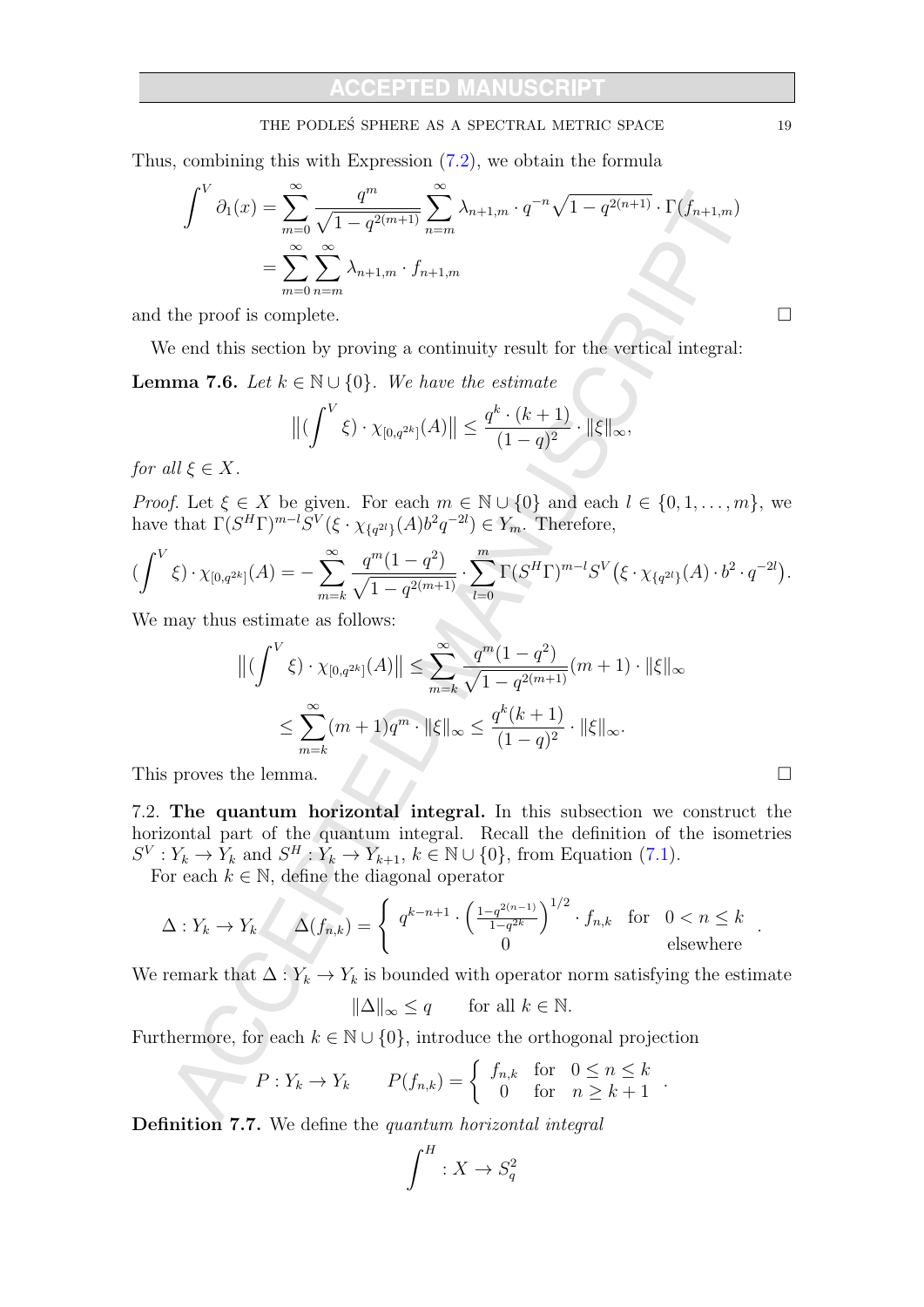by the formula

$$
\int^{H} \xi := \sum_{m=0}^{\infty} q^{m} \frac{1 - q^{2}}{(1 - q^{2(m+1)})^{1/2}} \cdot \sum_{l=m+1}^{\infty} (S^{H})^{*} ((S^{H})^{*} \Delta)^{l-m-1} PS^{V} (\xi \cdot \chi_{\{q^{2l}\}}(A) \cdot b^{2} \cdot q^{-2l}).
$$

Lemma 7.8. The quantum horizontal integral is a well-defined bounded operator with operator norm bounded by  $(1 - q^2)^{1/2} (1 - q)^{-2}$ .

*Proof.* Let  $\xi \in X$ . The result of the lemma follows from the estimate:

$$
\sum_{m=0}^{\infty} q^m \frac{1 - q^2}{(1 - q^{2(m+1)})^{1/2}} \cdot \sum_{l=m+1}^{\infty} \|(S^H)^* \big((S^H)^* \Delta\big)^{l-m-1} PS^V \big(\xi \chi_{\{q^{2l}\}}(A) \cdot b^2 \cdot q^{-2l}\big) \|
$$
  

$$
\leq \sum_{m=0}^{\infty} q^m \cdot \sum_{l=m+1}^{\infty} q^{l-m-1} \cdot \|\xi\|_{\infty} \cdot (1 - q^2)^{1/2}
$$
  

$$
\leq (1 - q)^{-2} \cdot \|\xi\|_{\infty} \cdot (1 - q^2)^{1/2}.
$$

We now illustrate how the horizontal integral will form the remaining part of the total quantum integral:

**Lemma 7.9.** Let  $x = \mu \cdot 1_{S_q^2} + \sum_{k=0}^{\infty} \sum_{n=0}^{\infty} \lambda_{n,k} \cdot f_{n,k} \in \text{Lip}_{D_q}(S_q^2)$  be given. We have the identity

$$
\int^H \partial_1(x) = \sum_{m=0}^{\infty} \sum_{n=0}^m \lambda_{n,m} \cdot f_{n,m}.
$$

Proof. Using Proposition 6.6 we compute as follows:

$$
\int^{H} \partial_{1}(x) = \sum_{m=0}^{\infty} q^{m} \frac{1 - q^{2}}{(1 - q^{2(m+1)})^{1/2}}
$$
  
\n
$$
\cdot \sum_{l=m+1}^{\infty} (S^{H})^{*} ((S^{H})^{*} \Delta)^{l-m-1} PS^{V}(\partial_{1}(x) \cdot \chi_{\{q^{2l}\}}(A) \cdot b^{2} \cdot q^{-2l})
$$
  
\n
$$
= \sum_{m=0}^{\infty} \frac{q^{m}}{(1 - q^{2(m+1)})^{1/2}}
$$
  
\n
$$
\cdot \sum_{l=m+1}^{\infty} (S^{H})^{*} ((S^{H})^{*} \Delta)^{l-m-1} \Big( \sum_{n=0}^{l-1} \left( \lambda_{n,l-1} \cdot q^{-l+1} \sqrt{1 - q^{2l}} - \lambda_{n+1,l} \cdot q^{-n} \sqrt{1 - q^{2(n+1)}} \right) \cdot f_{n+1,l} \Big).
$$
  
\n(7.3)

We now fix  $m \in \mathbb{N} \cup \{0\}$  and consider part of the first term in the above sum separately. Indeed, we only look at the part of the sum where  $l \geq m+2$ , saving the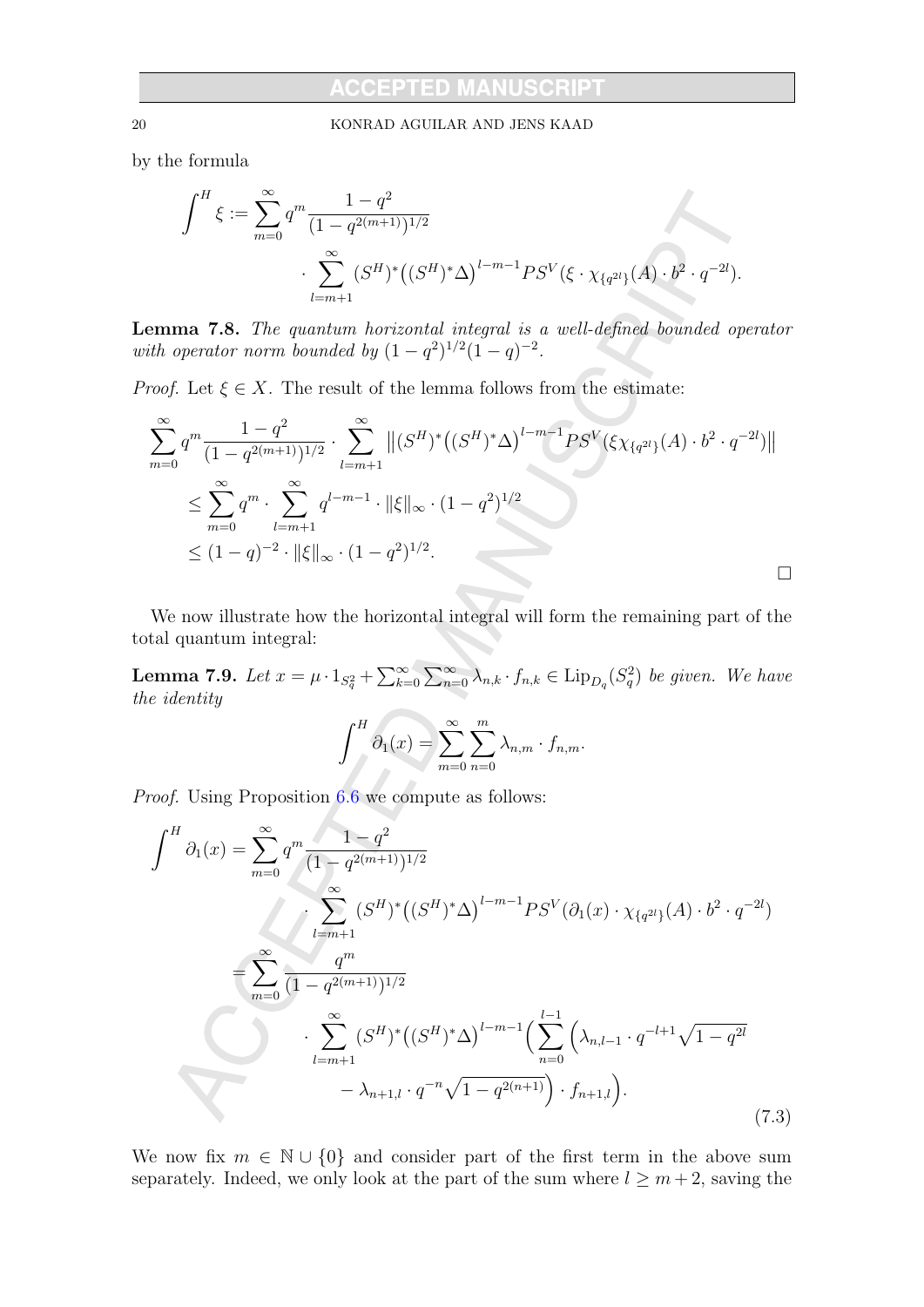remaining term for later. Note that  $((S^H)^*)^2 f_{1,p} = 0$  for all  $p \in \mathbb{N} \cup \{0\}$ :

$$
\sum_{l=m+2}^{\infty} (S^H)^* ((S^H)^* \Delta)^{l-m-1} \sum_{n=0}^{l-1} \lambda_{n,l-1} \cdot q^{-l+1} \sqrt{1-q^{2l}} \cdot f_{n+1,l}
$$
  
= 
$$
\sum_{l=m+1}^{\infty} (S^H)^* ((S^H)^* \Delta)^{l-m} \sum_{n=0}^{l-1} \lambda_{n+1,l} \cdot q^{-l} \sqrt{1-q^{2(l+1)}} \cdot f_{n+2,l+1}
$$
  
= 
$$
\sum_{l=m+1}^{\infty} (S^H)^* ((S^H)^* \Delta)^{l-m-1} \sum_{n=0}^{l-1} \lambda_{n+1,l} \cdot q^{-n} \sqrt{1-q^{2(n+1)}} \cdot f_{n+1,l}.
$$

Thus, combining with Expression (7.3), we obtain the formula

$$
\int^{H} \partial_{1}(x) = \sum_{m=0}^{\infty} \frac{q^{m}}{(1 - q^{2(m+1)})^{1/2}} (S^{H})^{*} \sum_{n=0}^{m} \lambda_{n,m} \cdot q^{-m} \sqrt{1 - q^{2(m+1)}} f_{n+1,m+1}
$$

$$
= \sum_{m=0}^{\infty} \sum_{n=0}^{m} \lambda_{n,m} \cdot f_{n,m}
$$

and the proof is complete.  $\Box$ 

We end this subsection by providing a continuity result for the horizontal integral: **Lemma 7.10.** Let  $k \in \mathbb{N} \cup \{0\}$ . We have the estimate:

$$
\left\| \left( \int^H \xi \right) \cdot \chi_{[0,q^{2k}]}(A) \right\| \le q^k \cdot (1-q)^{-2} \cdot \|\xi\|_{\infty} \quad \text{for all } \xi \in X.
$$

Proof. This follows from the estimate:

$$
\sum_{m=k}^{\infty} q^m \frac{1 - q^2}{(1 - q^{2(m+1)})^{1/2}} \cdot \sum_{l=m+1}^{\infty} \left\| (S^H)^* \left( (S^H)^* \Delta \right)^{l-m-1} P S^V \left( \xi \chi_{\{q^{2l}\}}(A) \cdot b^2 q^{-2l} \right) \right\|
$$
  

$$
\leq \sum_{m=k}^{\infty} q^m \cdot \sum_{l=m+1}^{\infty} q^{l-m-1} \cdot \|\xi\|_{\infty} = q^k \cdot (1 - q)^{-2} \cdot \|\xi\|_{\infty}.
$$

7.3. Proofs of main results. We end this section by defining the quantum integral and proving our main results about it.

Definition 7.11. We define the *quantum integral* as the sum of the quantum vertical integral and the quantum horizontal integral:

$$
\int := \int^V + \int^H : X \to S_q^2.
$$

Proof of Theorem 7.1. This is an immediate consequence of Lemma 7.5 and Lemma  $7.9.$ 

Proof of Proposition 7.2. This follows immediately from Lemma 7.6 and Lemma 7.10.  $\Box$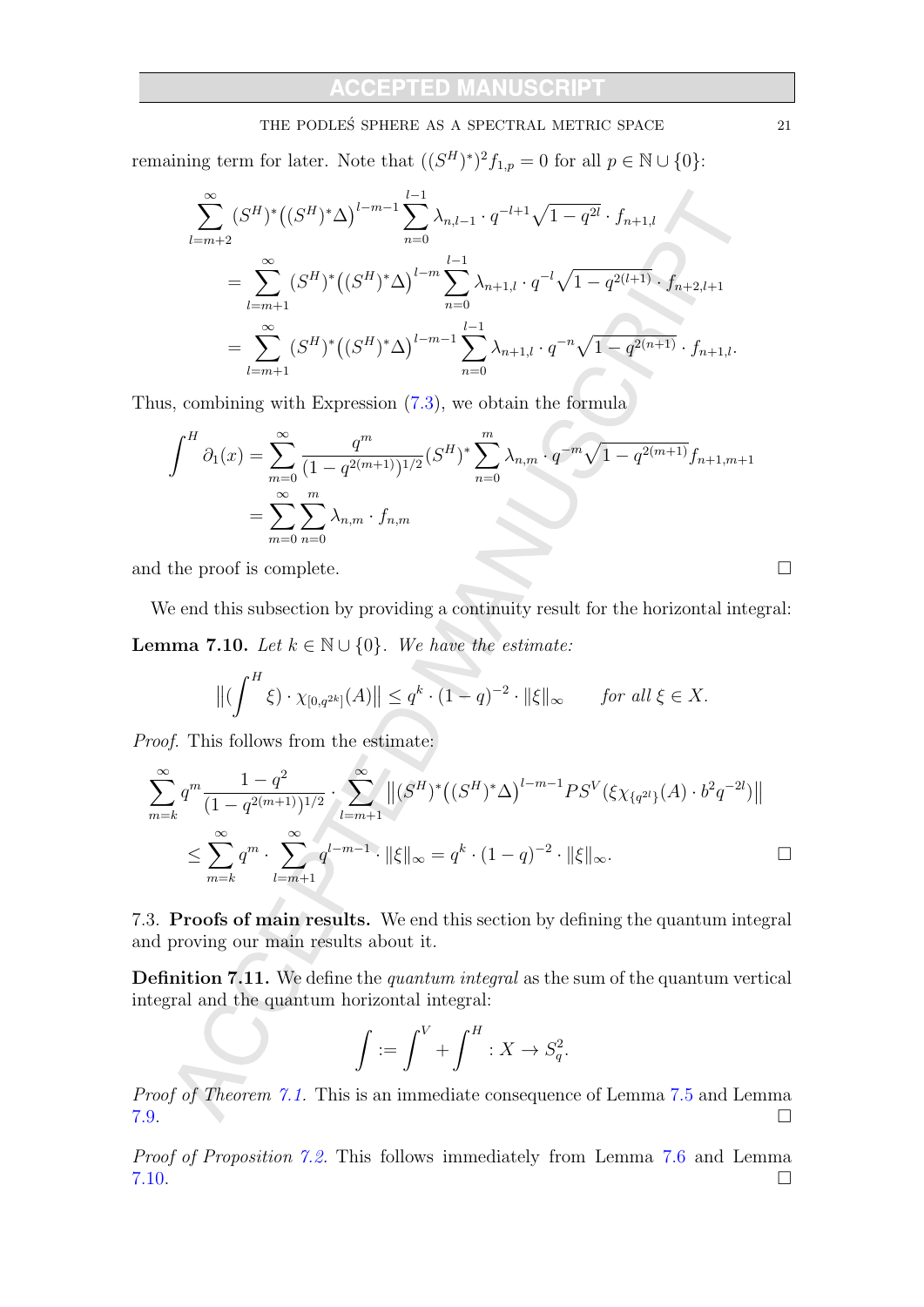## 'TED MANUS

#### 22 KONRAD AGUILAR AND JENS KAAD

### 8. The Podle´s sphere as a spectral metric space

We are now ready to prove the main result of this paper. We recall that the seminorm  $L_{D_q}: S_q^2 \to [0, \infty]$  is coming from the Dabrowski-Sitarz spectral triple  $(\mathcal{O}(S_q^2), H_+ \oplus H_-, D_q)$  by taking commutators with the selfadjoint unbounded operator  $D_q$ : Dom $(D_q) \rightarrow H_+ \oplus H_-$ . In fact, for any x in the Lipschitz algebra  $\text{Lip}_{D_q}(S_q^2) \subseteq S_q^2$  we have the identity

$$
L_{D_q}(x) = \max{\{\|\partial_1(x)\|_{\infty}, \|\partial_1(x^*)\|_{\infty}\}},
$$

see Section 2 and Section 3. We are going to prove that  $(S_q^2, L_{D_q})$  is a compact quantum metric space. The crucial step in this direction is contained in the following:

Proposition 8.1. The subset

$$
\mathcal{L} := \left\{ x \in S_q^2 \mid L_{D_q}(x) \le 1, \ \psi_\infty(x) = 0 \right\} \subseteq S_q^2
$$

is totally bounded.

Proof. Remark first that Theorem 7.1 and Proposition 7.2 implies that

$$
||x|| = || \int \partial_1(x)|| \le ||\partial_1(x)||_{\infty} \cdot 2 \cdot (1-q)^{-2} \le 2 \cdot (1-q)^{-2}
$$

for all  $x \in \mathscr{L}$ . In particular,  $\mathscr{L} \subseteq S_q^2$  is a bounded subset.

For each  $j \in \mathbb{N} \cup \{0\}$  define the constant

$$
C_j := 1 + 2 \cdot (1 - q)^{-2} \cdot ||\partial_1(\chi_{\{q^{2j}\}}(A))||
$$

and notice that

$$
\|\partial_1(x \cdot \chi_{\{q^{2j}\}}(A))\| \le \|\partial_1(x)\|_{\infty} + \|x\| \cdot \|\partial_1(\chi_{\{q^{2j}\}}(A))\| \le C_j
$$

for all  $x \in \mathscr{L}$ .

Let now  $\varepsilon > 0$  be given. By Proposition 7.2 we may find a  $k \in \mathbb{N}$  such that

$$
||x \cdot \chi_{[0,q^{2k}]}(A)|| = ||(\int \partial_1(x)) \cdot \chi_{[0,q^{2k}]}(A)|| < \varepsilon/2,
$$

for all  $x \in \mathscr{L}$ .

By Theorem 6.1 we may, for each  $j \in \{0, \ldots, k-1\}$ , find a finite number of elements  $x_{j,1}, \ldots, x_{j,n_j} \in S_q^2$  such that

$$
\left\{y \in Y_j \cap \text{Lip}_{D_q}(S_q^2) \mid \|\partial_1(y)\| \le 1\right\} \subseteq \bigcup_{i=1}^{n_j} \mathbb{B}_{\frac{\varepsilon}{2 \cdot C_j \cdot k}}(x_{j,i}),
$$

where  $\mathbb{B}_r(z)$  denotes the norm-ball with radius  $r > 0$  and center  $z \in S_q^2$ .

Define the finite subset

k−11

$$
S := \Big\{ \sum_{j=0}^{k-1} x_{j,i_j} \cdot C_j \mid (i_0, \ldots, i_{k-1}) \in \{1, \ldots, n_0\} \times \ldots \times \{1, \ldots, n_{k-1}\} \Big\} \subseteq S_q^2.
$$

We claim that

$$
\mathscr{L} \subseteq \cup_{y \in S} \mathbb{B}_{\varepsilon}(y). \tag{8.1}
$$

Thus, let  $x \in \mathscr{L}$  be given. For each  $j \in \{0, \ldots, k-1\}$  we may choose  $i_j \in$  $\{1, \ldots, n_j\}$  such that

$$
x \cdot \chi_{\{q^{2j}\}}(A) \cdot C_j^{-1} \in \mathbb{B}_{\frac{\varepsilon}{2 \cdot C_j \cdot k}}(x_{j,i_j}).
$$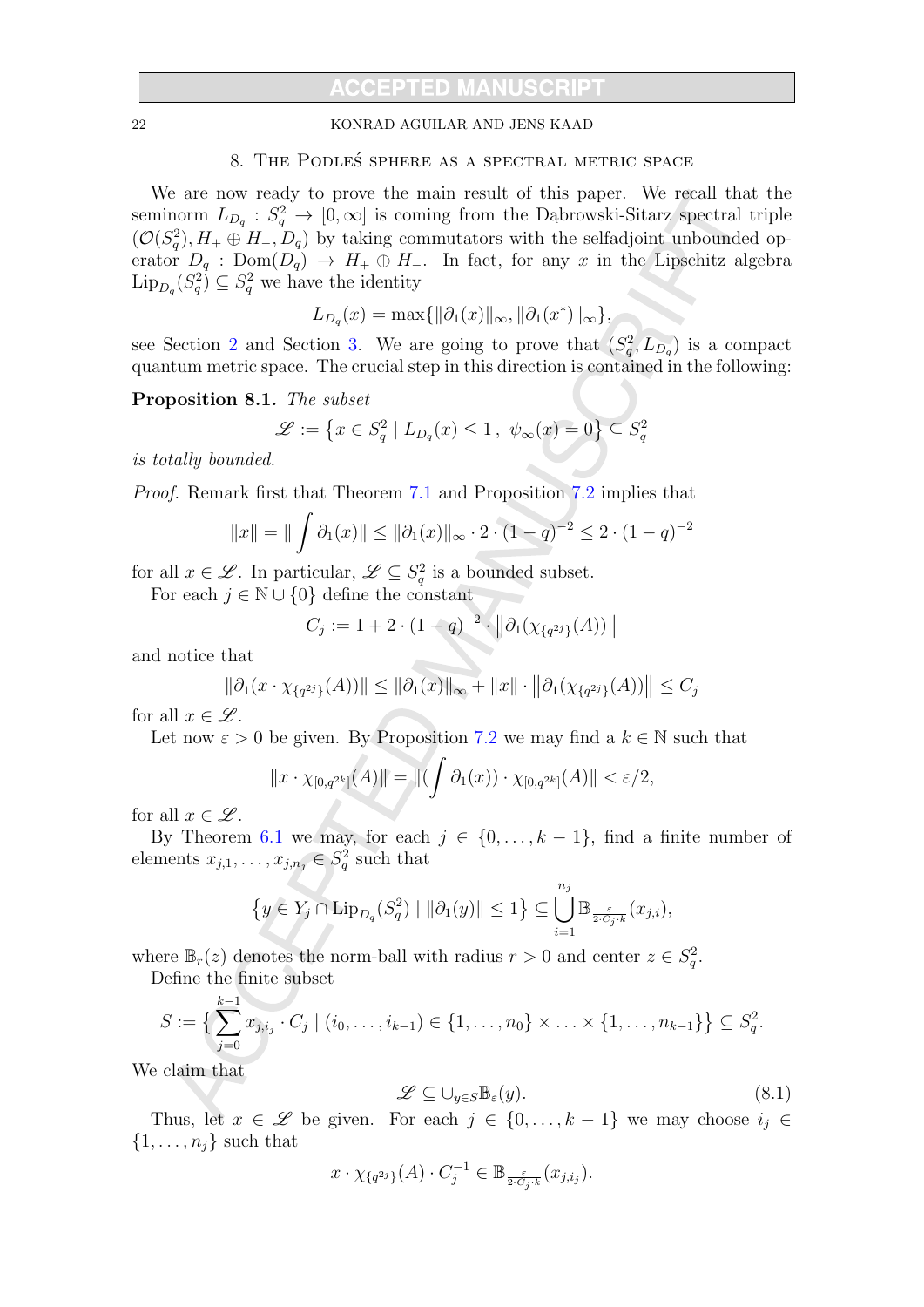We thus have that

$$
||x - \sum_{j=0}^{k-1} x_{j,i_j} \cdot C_j|| \le ||x \cdot \chi_{[0,q^{2k}]}(A)|| + \sum_{j=0}^{k-1} ||x \cdot \chi_{\{q^{2j}\}}(A) - x_{j,i_j} \cdot C_j||
$$
  

$$
< \frac{\varepsilon}{2} + k \cdot \frac{\varepsilon}{2 \cdot k} = \varepsilon.
$$

This proves the inclusion in Equation  $(8.1)$  and hence the result of the theorem.  $\Box$ 

**Proposition 8.2.** Let  $x \in S_q^2$ . We have the biimplication

$$
L_{D_q}(x) = 0 \Leftrightarrow x = \psi_\infty(x) \cdot 1_{S_q}.
$$

*Proof.* This is a consequence of Theorem 7.1. □

**Theorem 8.3.** The pair  $(S_q^2, L_{D_q})$  is a compact spectral metric space.

Proof. A combination of Proposition 8.2, Proposition 8.1, Theorem 2.6 and Theorem 3.1 completes the proof.  $\Box$ 

#### **REFERENCES**

- [1] J. Bellissard, M. Marcolli, and K. Reihani. Dynamical systems on spectral metric spaces. Preprint, 2010. ArXiv: 1008.4617.
- [2] A. Connes. Compact metric spaces, Fredholm modules and hyperfiniteness. Ergodic Theory and Dynamical Systems, 9(2):207–220, 1989.
- [3] A. Connes. Noncommutative Geometry. Academic Press, San Diego, 1994.
- [4] Alain Connes. Gravity coupled with matter and the foundation of non-commutative geometry. Comm. Math. Phys., 182(1):155–176, 1996.
- [5] Ludwik Dąbrowski, Francesco D'Andrea, Giovanni Landi, and Elmar Wagner. Dirac operators on all Podle´s quantum spheres. J. Noncommut. Geom., 1(2):213–239, 2007.
- [6] Ludwik Dąbrowski and Andrzej Sitarz. Dirac operator on the standard Podleś quantum sphere. In Noncommutative geometry and quantum groups (Warsaw, 2001), volume 61 of Banach Center Publ., pages 49–58. Polish Acad. Sci. Inst. Math., Warsaw, 2003.
- [7] Anatoli Klimyk and Konrad Schmüdgen. Quantum groups and their representations. Texts and Monographs in Physics. Springer-Verlag, Berlin, 1997.
- [8] Ulrich Krähmer and Elmar Wagner. A residue formula for the fundamental Hochschild class on the Podles sphere. *J. K-Theory*,  $12(2):257-271$ ,  $2013$ .
- [9] Frédéric Latrémolière. The quantum Gromov-Hausdorff propinquity. Trans. Amer. Math. Soc., 368(1):365–411, 2016.
- [10] Sergey Neshveyev and Lars Tuset. A local index formula for the quantum sphere. Comm. Math. Phys., 254(2):323–341, 2005.
- [11] N. Ozawa and M. A. Rieffel. Hyperbolic group  $C^*$ -algebras and free products  $C^*$ -algebras as compact quantum metric spaces. Canad. J. Math., 57:1056–1079, 2005. ArXiv: math/0302310.
- [12] P. Podleś. Quantum spheres. Lett. Math. Phys., 14(3):193-202, 1987.
- [13] Adam Rennie and Roger Senior. The resolvent cocycle in twisted cyclic cohomology and a local index formula for the Podles sphere. J. Noncommut. Geom., 8(1):1–43, 2014.
- [14] M. A. Rieffel. Metrics on states from actions of compact groups. Documenta Mathematica, 3:215–229, 1998. math.OA/9807084.
- [15] M. A. Rieffel. Metrics on state spaces. Documenta Math., 4:559–600, 1999. math.OA/9906151.
- [16] M. A. Rieffel. Matrix algebras converge to the sphere for quantum Gromov–Hausdorff distance. Mem. Amer. Math. Soc., 168(796):67–91, 2004. math.OA/0108005.
- [17] M. A. Rieffel. Compact quantum metric spaces. In Operator algebras, quantization, and noncommutative geometry, volume 365 of Contemporary Math, pages 315–330. American Mathematical Society, 2005. ArXiv: 0308207.
- [18] M. A. Rieffel. Matricial bridges for "matrix algebras converge to the sphere". In Operator algebras and their applications, volume 671 of Contemp. Math., pages 209–233. Amer. Math. Soc., Providence, RI, 2016. ArXiv: 1502.00329.